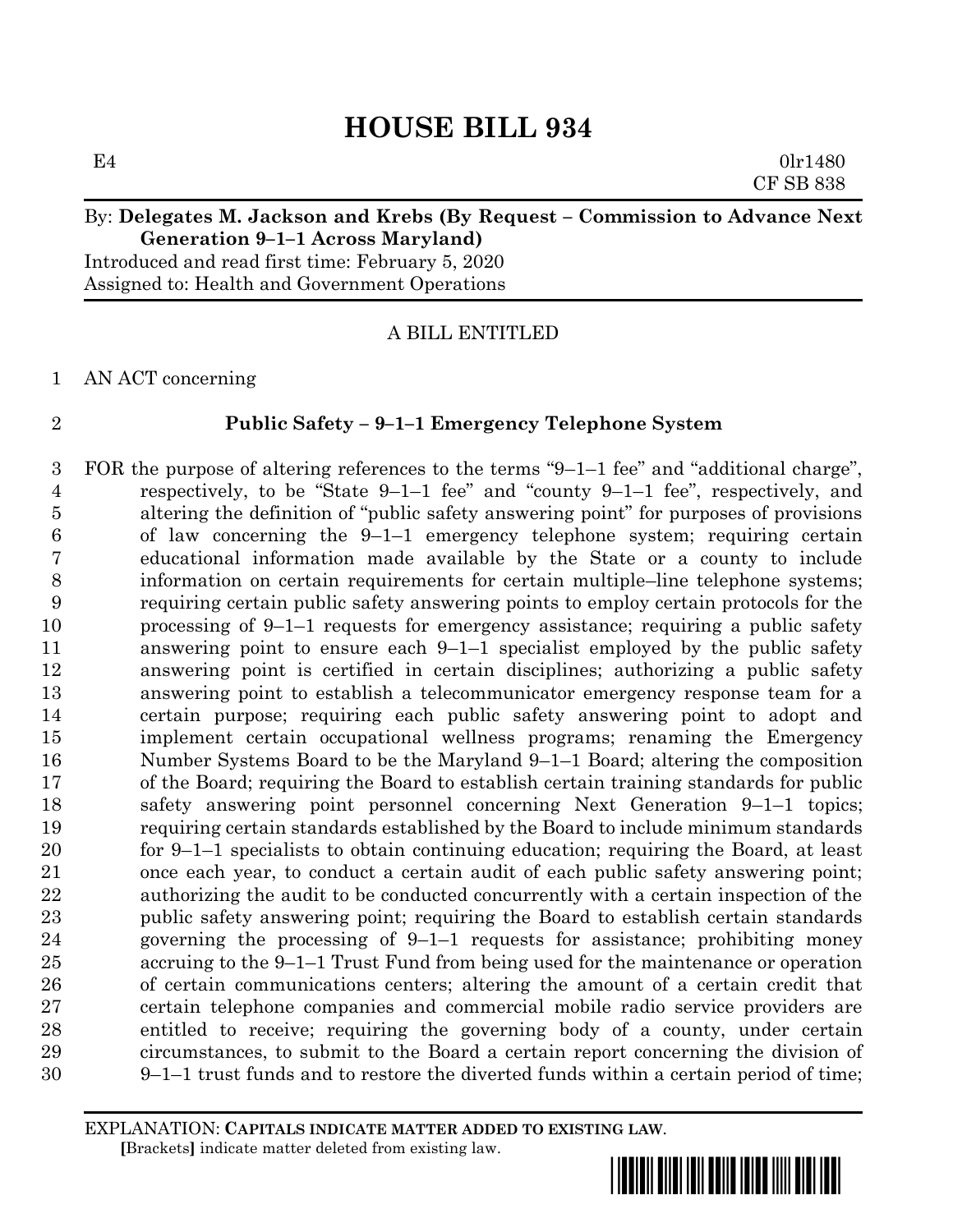providing that a county or municipality is responsible for enforcing certain requirements concerning multiple–line telephone systems; authorizing a county or municipality to set a fine or series of fines for a certain violation; requiring that certain fines collected by a county or municipality be returned to the county or municipality taking the enforcement action; requiring a county to submit to the Board a certain certification of enforcement actions under certain circumstances; requiring the terms of certain members of the Board to terminate on a certain date; specifying the terms of certain initial members of the Board; requiring the Department of General Services to report to the Commission to Advance Next Generation 9–1–1 Across Maryland and the General Assembly on or before a certain date; repealing certain obsolete language; making a stylistic change; and generally relating to 9–1–1 emergency telephone systems.

- BY repealing and reenacting, with amendments,
- Article Public Safety
- Section 1–301, 1–304(e), 1–305, 1–306(b)(15) and (e), 1–307, 1–309, 1–310 through
- 1–312, and 1–314
- Annotated Code of Maryland
- (2018 Replacement Volume and 2019 Supplement)
- BY adding to
- Article Public Safety
- Section 1–304.1, 1–304.2, and 1–306(e) and (f)
- Annotated Code of Maryland
- (2018 Replacement Volume and 2019 Supplement)
- BY repealing and reenacting, without amendments,
- Article Public Safety
- Section 1–306(a)
- Annotated Code of Maryland
- (2018 Replacement Volume and 2019 Supplement)
- SECTION 1. BE IT ENACTED BY THE GENERAL ASSEMBLY OF MARYLAND, That the Laws of Maryland read as follows:

| 31       | <b>Article – Public Safety</b>                                                                                     |
|----------|--------------------------------------------------------------------------------------------------------------------|
| 32       | $1 - 301.$                                                                                                         |
| 33       | In this subtitle the following words have the meanings indicated.<br>(a)                                           |
| 34<br>35 | "Additional charge" means the charge imposed by a county in accordance<br>(b)<br>with $\S 1-311$ of this subtitle. |
| 36       | "Board" means the [Emergency Number Systems] <b>MARYLAND 9-1-1</b> Board.<br>(c)                                   |
| 37       | "Commercial mobile radio service" or "CMRS"<br>$\left[ \text{(d)} \right]$ (C)<br>mobile<br>means                  |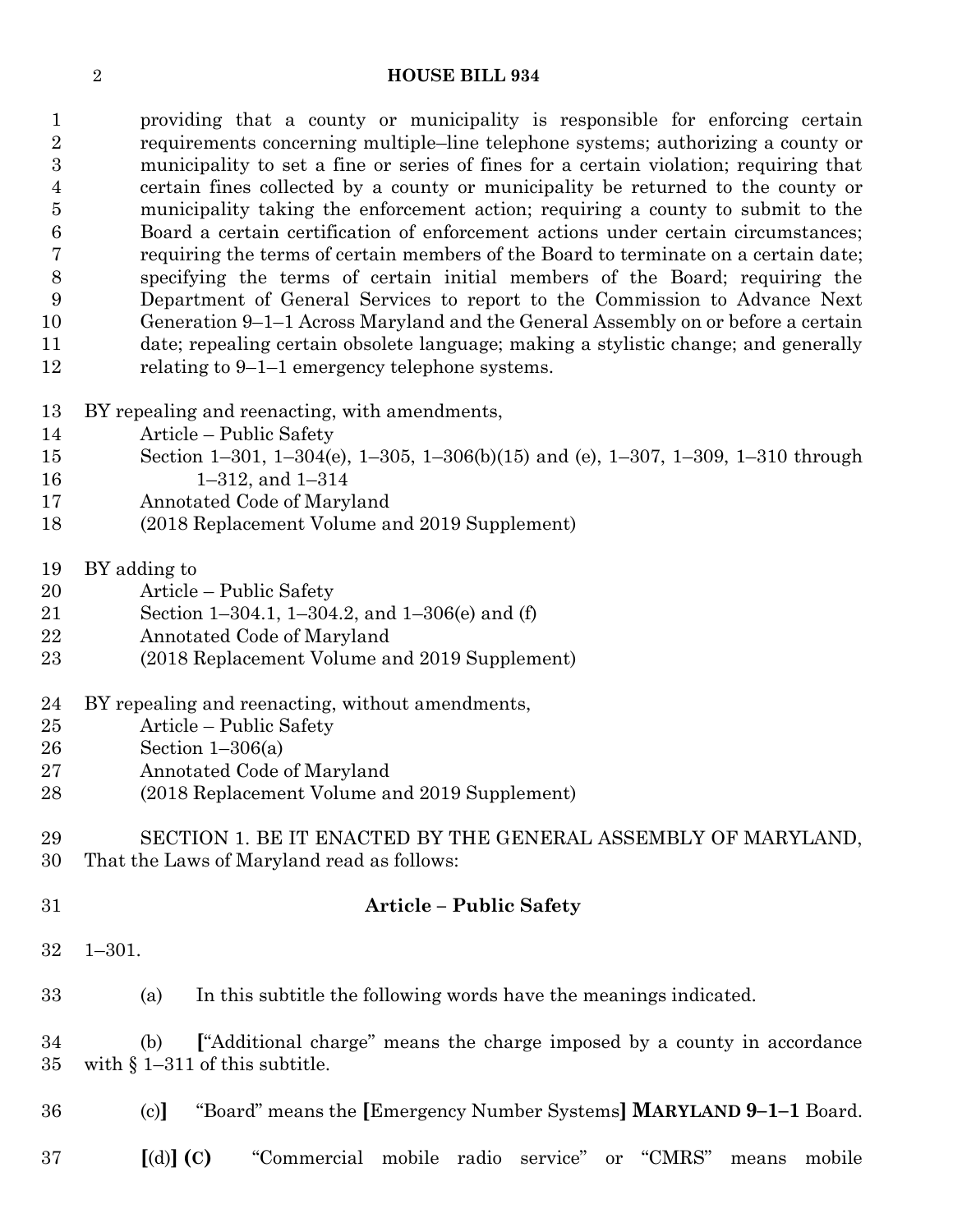telecommunications service that is: (1) provided for profit with the intent of receiving compensation or monetary gain; (2) an interconnected, two–way voice service; and (3) available to the public. **[**(e)**] (D)** "Commercial mobile radio service provider" or "CMRS provider" means a person authorized by the Federal Communications Commission to provide CMRS in the State. **(E) "COUNTY 9–1–1 FEE" MEANS THE FEE IMPOSED BY A COUNTY IN ACCORDANCE WITH § 1–311 OF THIS SUBTITLE.** (f) "County plan" means a plan for a 9–1–1 system or enhanced 9–1–1 system, or an amendment to the plan, developed by a county or several counties together under this subtitle. (g) (1) "Customer" means: 15 (i) the person that contracts with a home service provider for CMRS; or (ii) the end user of the CMRS if the end user of the CMRS is not the contracting party. (2) "Customer" does not include: (i) a reseller of CMRS; or (ii) a serving carrier under an arrangement to serve the customer outside the home service provider's licensed service area. (h) "Enhanced 9–1–1 system" means a 9–1–1 system that provides: (1) automatic number identification; (2) automatic location identification; and (3) any other technological advancements that the Board requires. (i) "FCC order" means an order issued by the Federal Communications Commission under proceedings regarding the compatibility of enhanced 9–1–1 systems and

delivery of wireless enhanced 9–1–1 service.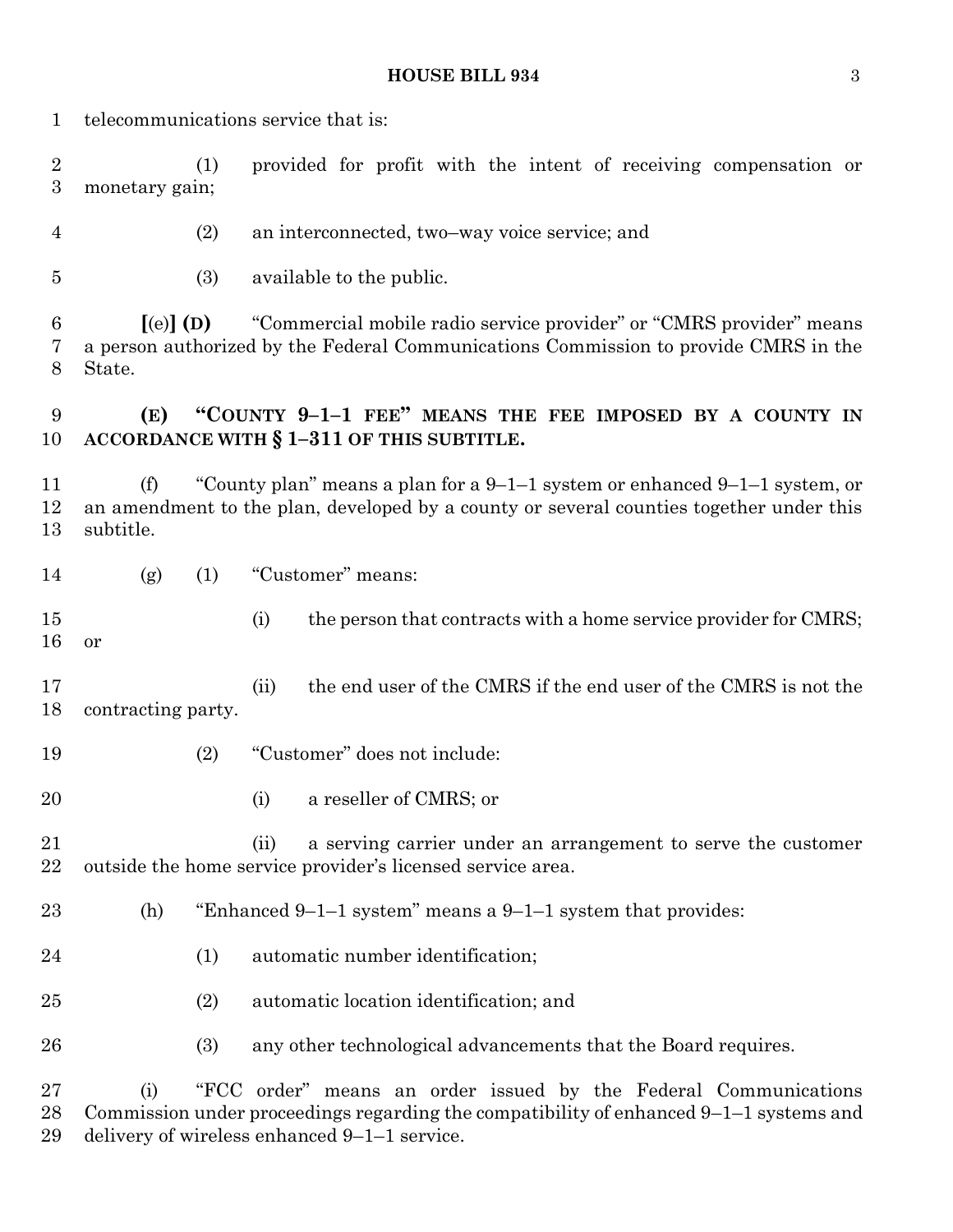(j) "Home service provider" means the facilities–based carrier or reseller that contracts with a customer to provide CMRS.

 (k) "Next Generation 9–1–1 services" means an Internet Protocol (IP)–based system, comprised of hardware, software, data, and operational policies and procedures, that:

 (1) provides standardized interfaces from emergency call and message services to support emergency communications;

 (2) processes all types of requests for emergency services, including voice, text, data, and multimedia information;

 (3) acquires and integrates additional emergency call data useful to routing and handling of requests for emergency services;

 (4) delivers the emergency calls, messages, and data to the appropriate public safety answering point and other appropriate emergency entities;

 (5) supports data or video communications needs for coordinated incident response and management; and

 (6) provides broadband service to public safety answering points or other first responder entities.

 (l) "9–1–1–accessible service" means telephone service or another communications service that connects an individual dialing the digits 9–1–1 to an established public safety answering point.

(m) **[**"9–1–1 fee" means the fee imposed in accordance with § 1–310 of this subtitle.

 (n)**]** (1) "9–1–1 service carrier" means a provider of CMRS or other 9–1–1–accessible service.

(2) "9–1–1 service carrier" does not include a telephone company.

 **[**(o)**] (N)** "9–1–1 specialist" means an employee of a county public safety answering point, or an employee working in a county public safety answering point, whose duties and responsibilities include:

28 (1) receiving and processing 9–1–1 requests for emergency services;

 (2) other support functions directly related to 9–1–1 requests for emergency services; or

 (3) dispatching law enforcement officers, fire rescue services, emergency medical services, and other public safety services to the scene of an emergency.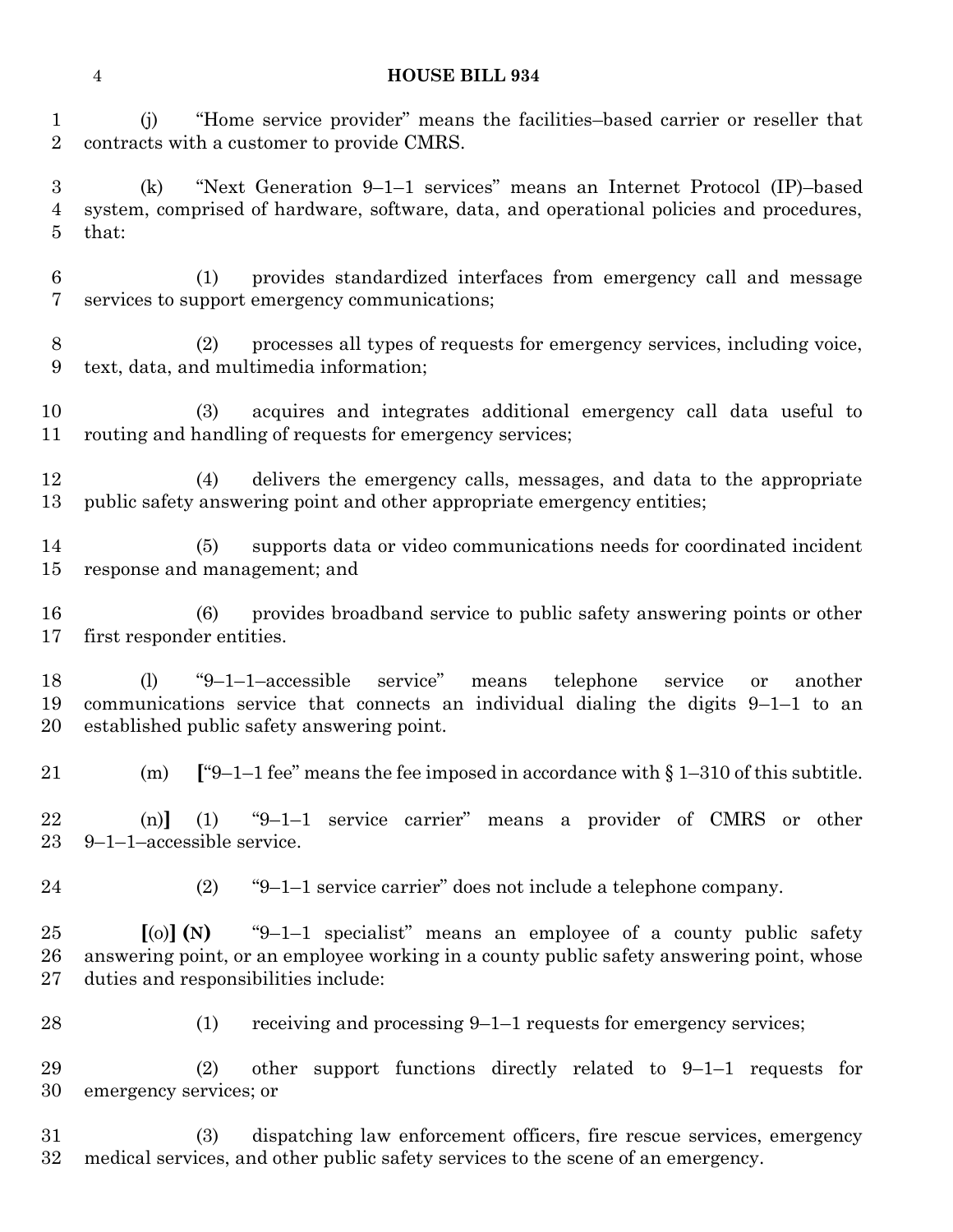| 1                                | $[$ (p) $]$ (O)                                          | (1)   | "9-1-1 system" means telephone service that:                                                                                                                      |
|----------------------------------|----------------------------------------------------------|-------|-------------------------------------------------------------------------------------------------------------------------------------------------------------------|
| $\overline{2}$<br>3              | and                                                      | (i)   | meets the planning guidelines established under this subtitle;                                                                                                    |
| $\overline{4}$<br>$\overline{5}$ |                                                          | (ii)  | automatically connects an individual dialing the digits $9-1-1$ to<br>an established public safety answering point.                                               |
| $6\phantom{.}6$                  | (2)                                                      |       | " $9-1-1$ system" includes:                                                                                                                                       |
| 7<br>$\boldsymbol{8}$            | telephone central office;                                | (i)   | equipment for connecting and outswitching $9-1-1$ calls within a                                                                                                  |
| 9<br>10                          | safety answering point; and                              | (ii)  | trunking facilities from a telephone central office to a public                                                                                                   |
| 11<br>12                         | agency.                                                  | (iii) | equipment to connect $9-1-1$ calls to the appropriate public safety                                                                                               |
| 13<br>14                         | $\left[\left(q\right)\right]\left(P\right)$<br>subtitle. |       | "9–1–1 Trust Fund" means the fund established under $\S$ 1–308 of this                                                                                            |
| 15<br>16<br>17                   | $\left[ \text{(r)} \right]$ (Q)<br>subtitle.             |       | "Prepaid wireless $E$ 9-1-1 fee" means the fee that is required to be<br>collected by a seller from a consumer in the amount established under $\S$ 1-313 of this |
| 18<br>19                         | [(s)](R)<br>mobile radio service that:                   |       | "Prepaid wireless telecommunications service" means a commercial                                                                                                  |
| 20                               | (1)                                                      |       | allows a consumer to dial $9-1-1$ to access the $9-1-1$ system;                                                                                                   |
| 21                               | (2)                                                      |       | must be paid for in advance; and                                                                                                                                  |
| 22                               | (3)                                                      |       | is sold in predetermined units that decline with use in a known amount.                                                                                           |
| 23                               | $[(t)]$ $(S)$                                            |       | "Public safety agency" means:                                                                                                                                     |
| 24<br>25                         | (1)                                                      |       | a functional division of a public agency that provides fire fighting,<br>police, medical, or other emergency services; or                                         |
| 26<br>27                         | (2)<br>emergency services on a voluntary basis.          |       | a private entity that provides fire fighting, police, medical, or other                                                                                           |
| 28                               | $\left[\text{(u)}\right]\left(\text{T}\right)$           |       | "Public safety answering point" means a communications facility that:                                                                                             |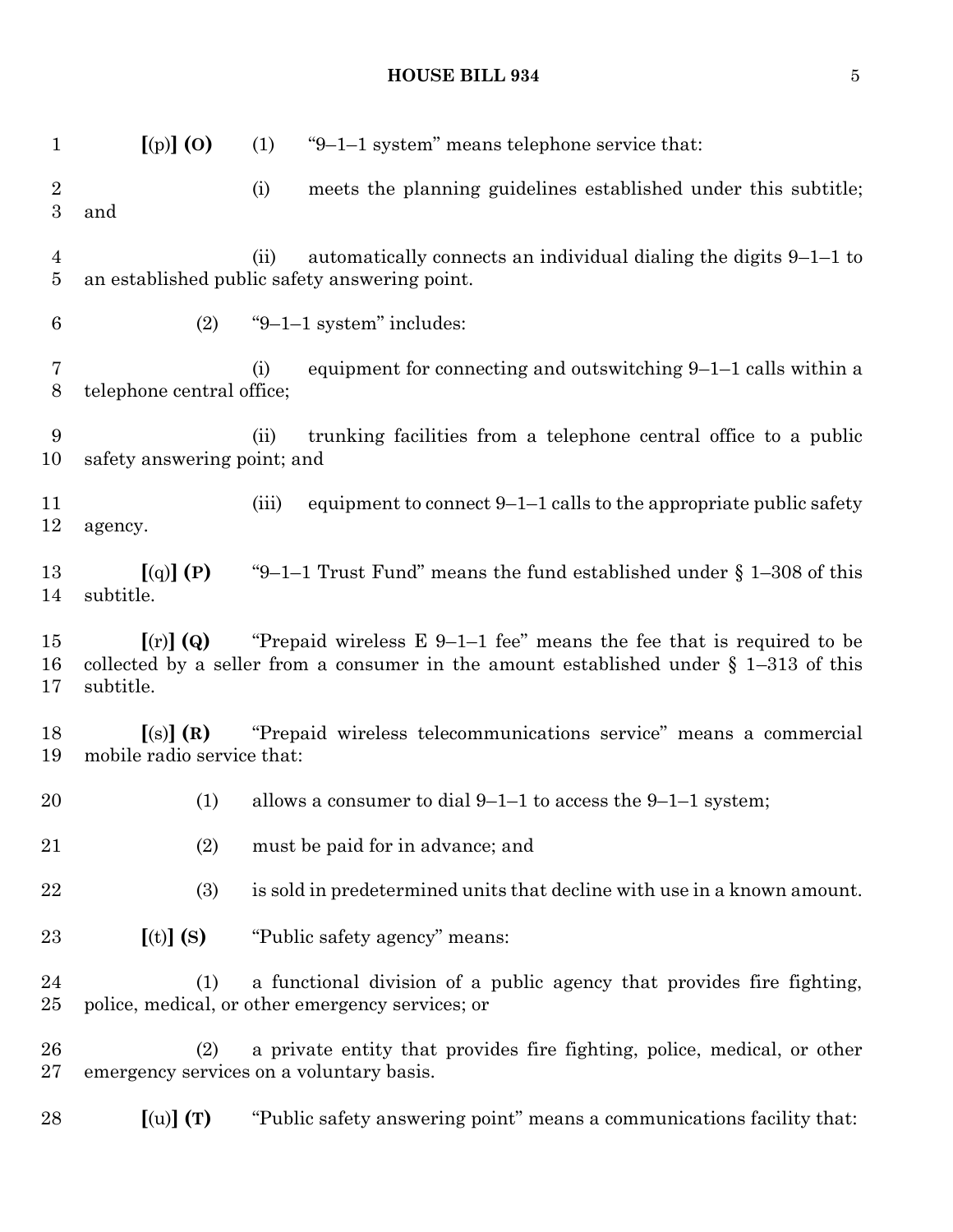|                                | $\,6\,$                                                         |     | <b>HOUSE BILL 934</b>                                                                                                                                                                                 |
|--------------------------------|-----------------------------------------------------------------|-----|-------------------------------------------------------------------------------------------------------------------------------------------------------------------------------------------------------|
| $\mathbf{1}$                   |                                                                 | (1) | is operated on a 24-hour basis;                                                                                                                                                                       |
| $\sqrt{2}$<br>$\boldsymbol{3}$ | area; and                                                       | (2) | first receives $9-1-1$ requests for emergency services in a $9-1-1$ service                                                                                                                           |
| 4                              |                                                                 | (3) | as appropriate[,]:                                                                                                                                                                                    |
| 5                              |                                                                 |     | (I)<br>dispatches public safety services directly $[$ , $]$ ;                                                                                                                                         |
| $\boldsymbol{6}$<br>7<br>8     | <b>SERVICES; or</b>                                             |     | (II)<br>TRANSMITS INCIDENT DATA TO APPROPRIATE<br><b>PUBLIC</b><br>SAFETY AGENCIES WITHIN THE STATE FOR THE DISPATCH OF PUBLIC SAFETY                                                                 |
| 9<br>10                        |                                                                 |     | transfers $9-1-1$ requests for emergency services OR TRANSMITS<br>(III)<br>INCIDENT DATA to [appropriate public safety agencies]:                                                                     |
| 11<br>12<br>13                 |                                                                 |     | 1.<br>AN<br><b>APPROPRIATE</b><br><b>FEDERAL</b><br><b>EMERGENCY</b><br>COMMUNICATION CENTER RESPONSIBLE FOR THE DELIVERY OF PUBLIC SAFETY<br>SERVICES ON A FEDERAL CAMPUS OR FEDERAL RESERVATION; OR |
| 14<br>15                       |                                                                 |     | 2.<br>AN APPROPRIATE PUBLIC SAFETY ANSWERING POINT<br><b>LOCATED WITHIN OR OUTSIDE THE STATE.</b>                                                                                                     |
| 16<br>17                       | $[(v)]$ (U)<br>Services.                                        |     | "Secretary" means the Secretary of Public Safety and Correctional                                                                                                                                     |
| 18                             | $\lbrack\text{(w)}\rbrack$ (V)<br>19 service to another person. |     | "Seller" means a person that sells prepaid wireless telecommunications                                                                                                                                |
| 20<br>21                       | (W)<br>1-310 OF THIS SUBTITLE.                                  |     | "STATE 9-1-1 FEE" MEANS THE FEE IMPOSED IN ACCORDANCE WITH §                                                                                                                                          |
| 22<br>23                       | (x)<br>FCC order.                                               |     | "Wireless enhanced 9–1–1 service" means enhanced 9–1–1 service under an                                                                                                                               |
| 24                             | $1 - 304.$                                                      |     |                                                                                                                                                                                                       |
| 25<br>26                       | (e)<br>the State or a county:                                   |     | Educational information that relates to emergency services made available by                                                                                                                          |
| 27<br>28                       | number; [and]                                                   | (1) | shall designate the number $9-1-1$ as the primary emergency telephone                                                                                                                                 |
| 29<br>30                       | emergency calls; AND                                            | (2) | may include a separate secondary backup telephone number for                                                                                                                                          |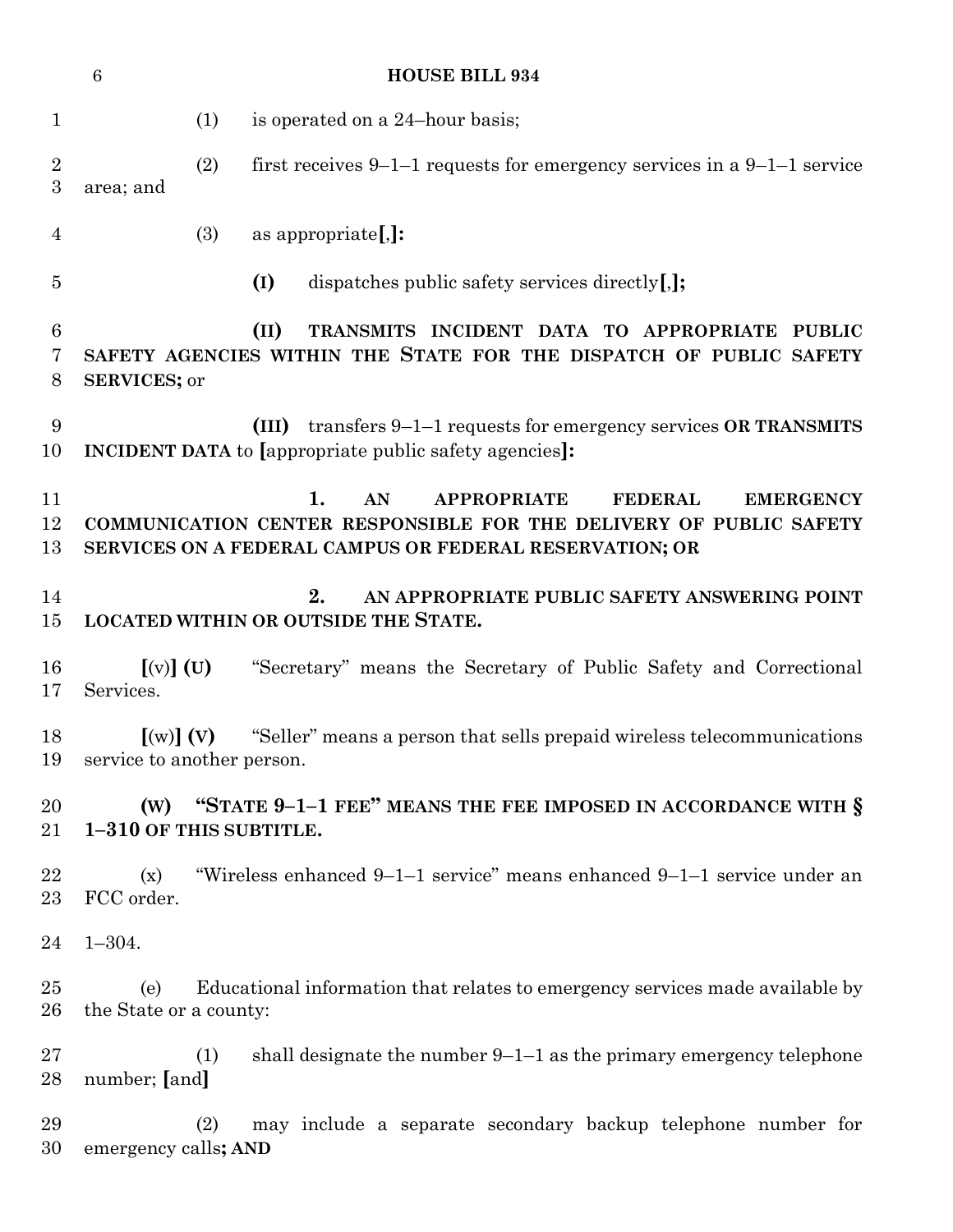**(3) SHALL INCLUDE INFORMATION ON THE REQUIREMENTS OF § 1–314 OF THIS SUBTITLE**.

**1–304.1.**

 **(A) (1) EACH PUBLIC SAFETY ANSWERING POINT SHALL EMPLOY STANDARDS–BASED PROTOCOLS FOR THE PROCESSING OF 9–1–1 REQUESTS FOR EMERGENCY ASSISTANCE.**

 **(2) A PUBLIC SAFETY ANSWERING POINT SHALL ENSURE THAT EACH 9–1–1 SPECIALIST EMPLOYED BY THE PUBLIC SAFETY ANSWERING POINT IS CERTIFIED IN EACH DISCIPLINE RELATED TO 9–1–1 REQUESTS FOR ASSISTANCE FOR WHICH THE 9–1–1 SPECIALIST IS RESPONSIBLE FOR RECEIVING AND PROCESSING.**

 **(B) A PUBLIC SAFETY ANSWERING POINT MAY ESTABLISH A TELECOMMUNICATOR EMERGENCY RESPONSE TEAM TO RESPOND TO, RELIEVE, ASSIST, OR AUGMENT OTHER PUBLIC SAFETY ANSWERING POINTS WHEN THOSE PUBLIC SAFETY ANSWERING POINTS ARE AFFECTED BY NATURAL OR HUMAN–MADE DISASTERS.**

**1–304.2.**

 **EACH PUBLIC SAFETY ANSWERING POINT SHALL ADOPT AND IMPLEMENT PROGRAMS COMPLIANT WITH BEST PRACTICES ON 9–1–1 ACUTE/TRAUMATIC AND CHRONIC STRESS MANAGEMENT.**

1–305.

 (a) There is **[**an Emergency Number Systems**] A MARYLAND 9–1–1** Board in the Department of Public Safety and Correctional Services.

- (b) (1) The Board consists of **[**17**] 19** members.
- (2) Of the **[**17**] 19** members:
- **[**(i) one member shall represent a telephone company operating in the State;

 (ii) one member shall represent the wireless telephone industry in the State;

(iii) one member shall represent the Maryland Institute for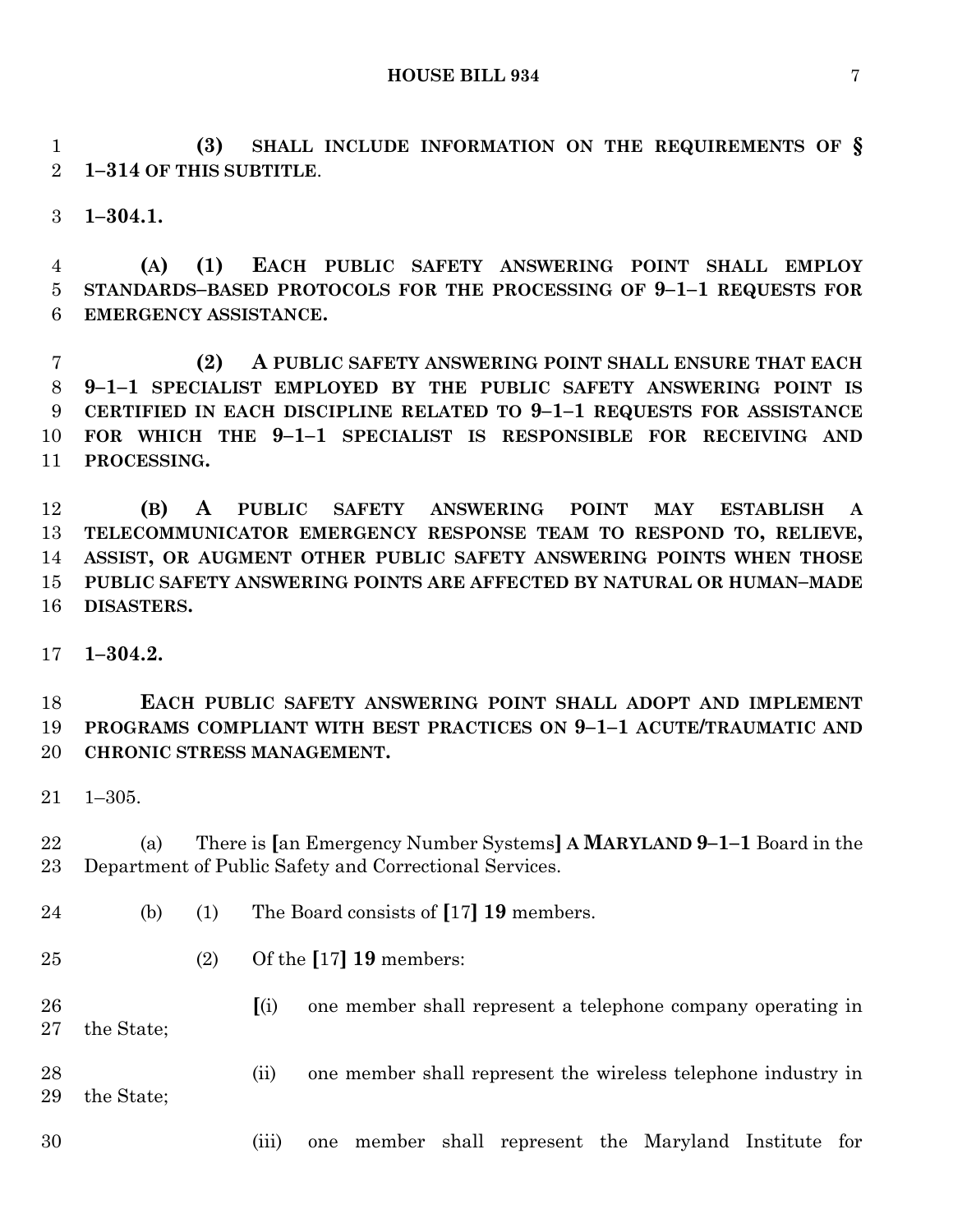|                          | 8<br><b>HOUSE BILL 934</b>                                                                                                                                                                                                                                                |
|--------------------------|---------------------------------------------------------------------------------------------------------------------------------------------------------------------------------------------------------------------------------------------------------------------------|
| $\mathbf{1}$             | <b>Emergency Medical Services Systems;</b>                                                                                                                                                                                                                                |
| $\overline{2}$           | one member shall represent the Department of State Police;<br>(iv)                                                                                                                                                                                                        |
| $\boldsymbol{3}$<br>4    | (I)<br><b>ONE</b><br><b>MEMBER</b><br>SHALL REPRESENT<br>THE EMERGENCY<br>COMMUNICATIONS COMMITTEE OF THE MARYLAND ASSOCIATION OF COUNTIES;                                                                                                                               |
| $\overline{5}$<br>6<br>7 | ONE MEMBER SHALL REPRESENT DIRECTORS OF PUBLIC<br>(II)<br>SAFETY ANSWERING POINTS FOR ALLEGANY COUNTY, GARRETT COUNTY, AND<br><b>WASHINGTON COUNTY;</b>                                                                                                                   |
| 8<br>9<br>10<br>11       | ONE MEMBER SHALL REPRESENT DIRECTORS OF PUBLIC<br>(III)<br>SAFETY ANSWERING POINTS FOR CALVERT COUNTY, CHARLES COUNTY,<br>FREDERICK COUNTY, MONTGOMERY COUNTY, PRINCE GEORGE'S COUNTY, AND<br><b>ST. MARY'S COUNTY;</b>                                                   |
| 12<br>13<br>14<br>15     | (IV) ONE MEMBER SHALL REPRESENT DIRECTORS OF PUBLIC<br>SAFETY ANSWERING POINTS FOR ANNE ARUNDEL COUNTY, BALTIMORE CITY,<br>BALTIMORE COUNTY, CARROLL COUNTY, HARFORD COUNTY, AND HOWARD<br>COUNTY;                                                                        |
| 16<br>17<br>18<br>19     | ONE MEMBER SHALL REPRESENT DIRECTORS OF PUBLIC<br>(V)<br>POINTS FOR CAROLINE COUNTY, CECIL COUNTY,<br><b>ANSWERING</b><br><b>SAFETY</b><br>DORCHESTER COUNTY, KENT COUNTY, QUEEN ANNE'S COUNTY, SOMERSET<br>COUNTY, TALBOT COUNTY, WICOMICO COUNTY, AND WORCESTER COUNTY; |
| 20<br>21                 | $\left[\text{(v)}\right]$ (VI)<br>member shall represent the Public<br>Service<br>one<br>Commission;                                                                                                                                                                      |
| 22<br>23                 | $\lceil$ (vi) $\rceil$ (VII) one<br>shall represent the Association<br>member<br>of<br>Public–Safety Communications Officials International, Inc.;                                                                                                                        |
| $\bf{24}$<br>25<br>26    | [(vii) two members shall represent county fire services in the State,<br>with one member representing career fire services and one member representing volunteer<br>fire services;                                                                                        |
| 27<br>28                 | (VIII) ONE MEMBER SHALL REPRESENT COUNTY FIRE SERVICES<br>IN THE STATE;                                                                                                                                                                                                   |
| 29                       | $\left[\text{(viii)}\right]$ (IX) one member shall represent police services in the State;                                                                                                                                                                                |
| 30                       | [(ix) two members shall represent emergency management services in                                                                                                                                                                                                        |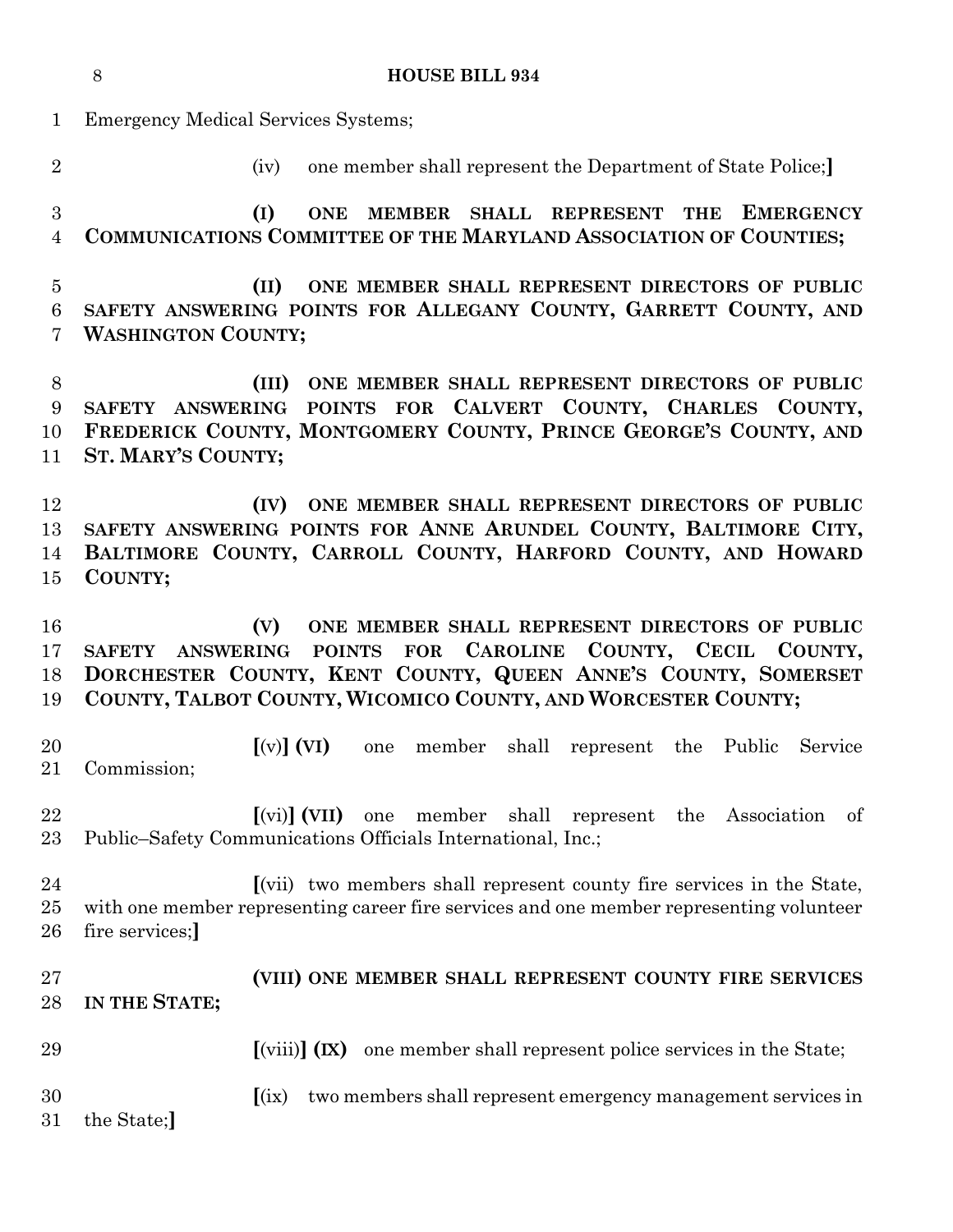**(X) ONE MEMBER SHALL REPRESENT COUNTY EMERGENCY MANAGEMENT SERVICES IN THE STATE; (XI) ONE MEMBER SHALL REPRESENT COUNTY EMERGENCY MEDICAL SERVICES IN THE STATE; (XII) ONE MEMBER SHALL REPRESENT 9–1–1 SPECIALISTS; [**(x) one member shall represent a county with a population of 200,000 or more; (xi) one member shall represent a county with a population of less than 200,000; (xii)**] (XIII)** one member shall represent the Maryland chapter of the National Emergency Numbers Association; **[**(xiii)**] (XIV)** one member shall represent the geographical information systems in the State **AND COUNTIES**; **[**and**] (XV) ONE MEMBER, SELECTED FROM A LIST OF THREE INDIVIDUALS RECOMMENDED BY THE MARYLAND ASSOCIATION OF COUNTIES, SHALL POSSESS FINANCIAL EXPERTISE, WORKING IN THE FIELD OF PUBLIC SECTOR FINANCE; (XVI) ONE MEMBER SHALL REPRESENT INDIVIDUALS WITH DISABILITIES, ASSISTIVE TECHNOLOGY NEEDS, SENIORS, AND OTHERS WITH LANGUAGE AND ACCESSIBILITY NEEDS; AND [**(xiv)**] (XVII) [**two**] THREE** members shall represent the public**, WITH ONE MEMBER POSSESSING CYBERSECURITY EXPERTISE, PARTICULARLY IN THE FIELD OF EMERGENCY COMMUNICATIONS NETWORKS**. (3) The Governor shall appoint the members with the advice and consent of the Senate. (c) (1) The term of a member is 4 years and begins on July 1. (2) The terms of the members are staggered as required by the terms provided for members of the Board on October 1, 2003. (3) At the end of a term, a member continues to serve until a successor is appointed and qualifies. (4) If a vacancy occurs after a term has begun, the Governor shall appoint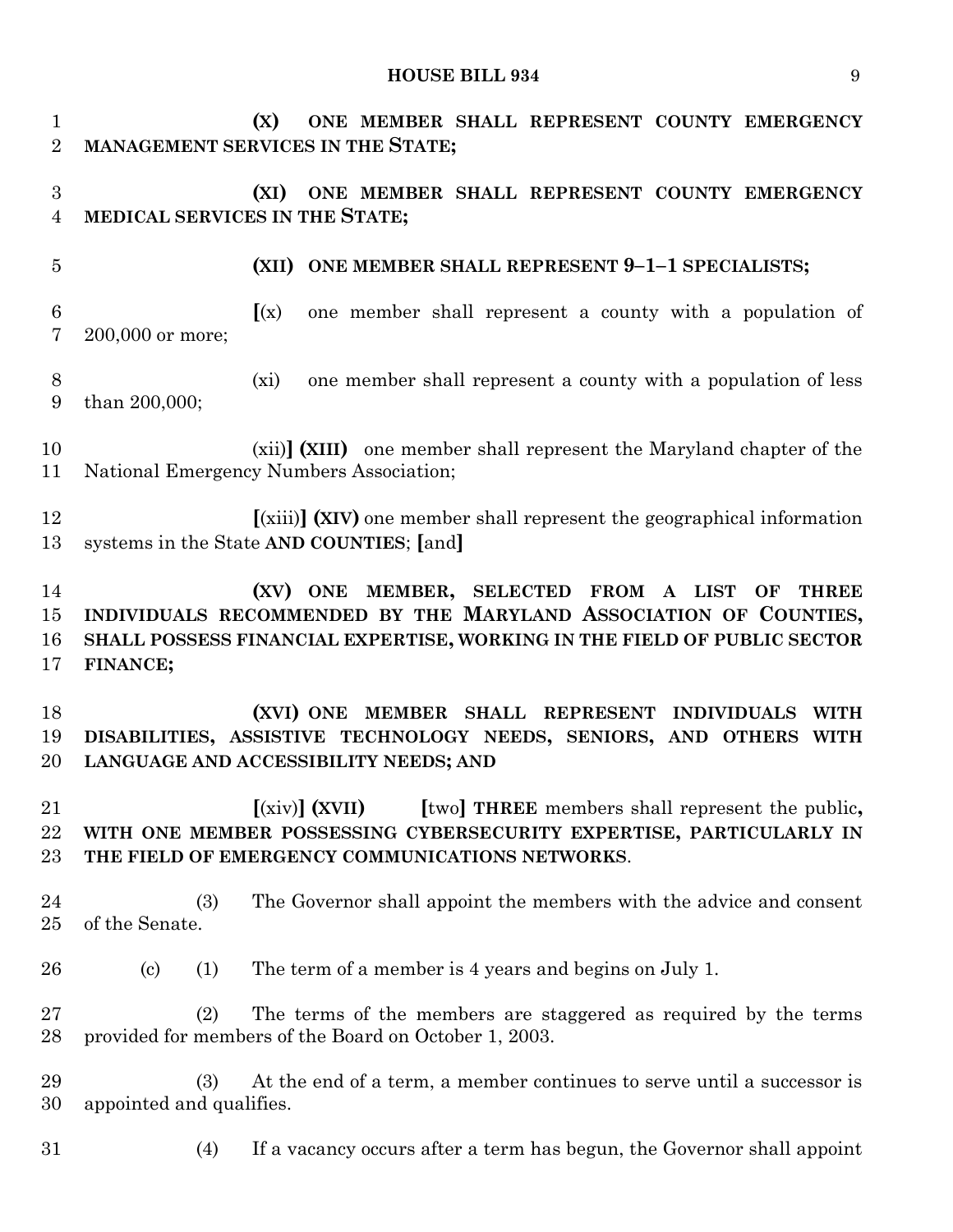| 1                                    |                  | a successor to represent the organization or group in which the vacancy occurs.                                                                                                                                                                                                                                                                    |
|--------------------------------------|------------------|----------------------------------------------------------------------------------------------------------------------------------------------------------------------------------------------------------------------------------------------------------------------------------------------------------------------------------------------------|
| $\boldsymbol{2}$<br>$\boldsymbol{3}$ |                  | A member who is appointed after a term has begun serves only for the<br>(5)<br>rest of the term and until a successor is appointed and qualifies.                                                                                                                                                                                                  |
| $\overline{4}$                       | (d)              | The Governor shall appoint a chairperson from among the Board members.                                                                                                                                                                                                                                                                             |
| 5                                    | (e)              | The Board shall meet as necessary, but at least once each quarter.                                                                                                                                                                                                                                                                                 |
| 6                                    | (f)              | A member of the Board:                                                                                                                                                                                                                                                                                                                             |
| 7                                    |                  | may not receive compensation as a member of the Board; but<br>(1)                                                                                                                                                                                                                                                                                  |
| 8<br>9                               |                  | (2)<br>is entitled to reimbursement for expenses under the Standard State<br>Travel Regulations, as provided in the State budget.                                                                                                                                                                                                                  |
| 10                                   | (g)              | The Secretary shall provide staff to the Board, including:                                                                                                                                                                                                                                                                                         |
| 11<br>12                             | the Board; and   | a coordinator who is responsible for the daily operation of the office of<br>(1)                                                                                                                                                                                                                                                                   |
| 13<br>14                             | $9-1-1$ service. | staff to handle the increased duties related to [wireless] enhanced<br>(2)                                                                                                                                                                                                                                                                         |
| 15                                   | $1 - 306.$       |                                                                                                                                                                                                                                                                                                                                                    |
| 16                                   | (a)              | The Board shall coordinate the enhancement of county $9-1-1$ systems.                                                                                                                                                                                                                                                                              |
| 17                                   | (b)              | The Board's responsibilities include:                                                                                                                                                                                                                                                                                                              |
| 18<br>19<br>20                       |                  | (15) establishing training standards for public safety answering point<br>personnel based on national best practices, INCLUDING TRAINING CONCERNING NEXT<br><b>GENERATION 9-1-1 TOPICS</b> ; and                                                                                                                                                   |
| 21<br>22<br>23                       | (E)              | THE STANDARDS ESTABLISHED BY THE<br>(1)<br><b>BOARD</b><br><b>UNDER</b><br>SUBSECTION (B)(15) OF THIS SECTION SHALL INCLUDE MINIMUM CONTINUING<br>EDUCATION STANDARDS FOR 9-1-1 SPECIALISTS.                                                                                                                                                       |
| 24<br>25<br>26<br>27<br>28           |                  | (I) AT LEAST ONCE EACH YEAR, THE BOARD SHALL PROVIDE<br>(2)<br>FOR AN AUDIT OF EACH PUBLIC SAFETY ANSWERING POINT IN ORDER TO ENSURE<br>THAT 9-1-1 SPECIALISTS AND OTHER PERSONNEL EMPLOYED BY THE PUBLIC<br>SAFETY ANSWERING POINT HAVE SATISFIED THE TRAINING REQUIREMENTS<br>ESTABLISHED IN ACCORDANCE WITH SUBSECTION (B)(15) OF THIS SECTION. |
| 29<br>30                             |                  | THE AUDIT DESCRIBED UNDER SUBPARAGRAPH (I) OF THIS<br>(II)<br>PARAGRAPH MAY BE CONDUCTED CONCURRENTLY WITH AN INSPECTION OF THE                                                                                                                                                                                                                    |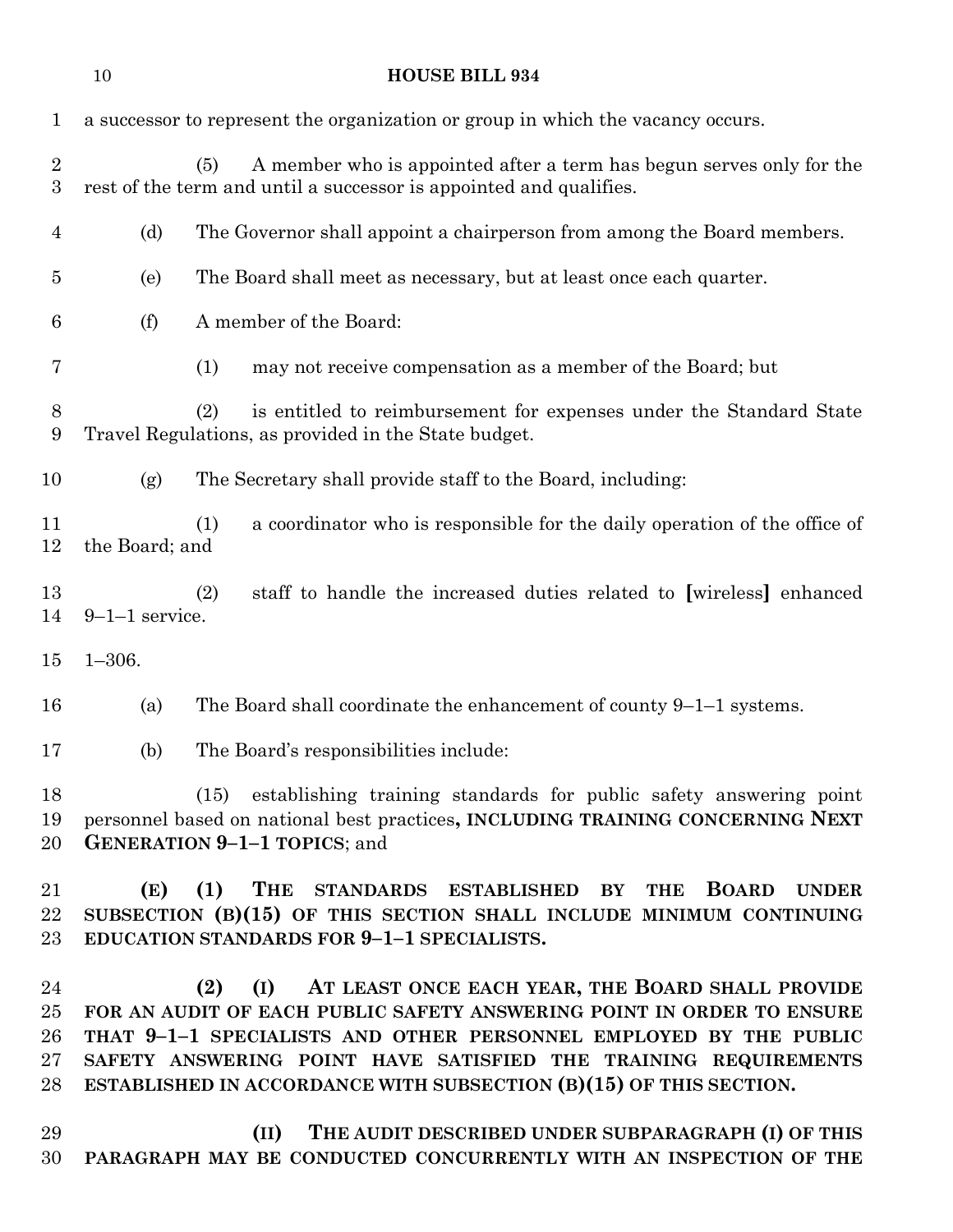**PUBLIC SAFETY ANSWERING POINT IN ACCORDANCE WITH SUBSECTION (B)(10) OF THIS SECTION.**

 **(F) THE BOARD SHALL ESTABLISH STANDARDS GOVERNING THE PROCESSING OF 9–1–1 REQUESTS FOR ASSISTANCE THAT:**

 **(1) MINIMIZE THE TRANSFER OF THOSE REQUESTS FROM THE PUBLIC SAFETY ANSWERING POINT THAT RECEIVED THE REQUEST TO OTHER PUBLIC SAFETY ANSWERING POINTS WITHIN OR OUTSIDE THE STATE OR FEDERAL EMERGENCY COMMUNICATION CENTERS; AND**

# **(2) AVOID TRANSFERS TO PUBLIC SAFETY AGENCIES THAT WOULD ADVERSELY AFFECT A PUBLIC SAFETY RESPONSE.**

**[**(e)**] (G)** The Board shall:

 (1) establish minimum standards for 9–1–1 systems, enhanced 9–1–1 systems, and Next Generation 9–1–1 services that ensure improved access for individuals with disabilities and individuals who use assistive technologies, including mandatory connectivity requirements for core service providers for Next Generation 9–1–1 services to device–based and cloud–based data repositories; and

 (2) update the standards adopted in accordance with item (1) of this subsection based on available technology and equipment.

1–307.

 (a) The Board shall submit an annual report to the Governor, the Secretary, and, subject to § 2–1257 of the State Government Article, the Legislative Policy Committee.

| 22       | (b)        |     | The report shall provide the following information for each county:     |
|----------|------------|-----|-------------------------------------------------------------------------|
| 23       |            | (1) | the type of $9-1-1$ system currently operating in the county;           |
| 24<br>25 | charged;   | (2) | the total STATE $9-1-1$ fee and [additional charge] COUNTY $9-1-1$ FEE  |
| 26       |            | (3) | the funding formula in effect;                                          |
| 27<br>28 | the Board; | (4) | any statutory or regulatory violation by the county and the response of |
| 29       |            | (5) | any efforts to establish an enhanced $9-1-1$ system in the county; and  |
| 30       |            | (6) | any suggested changes to this subtitle.                                 |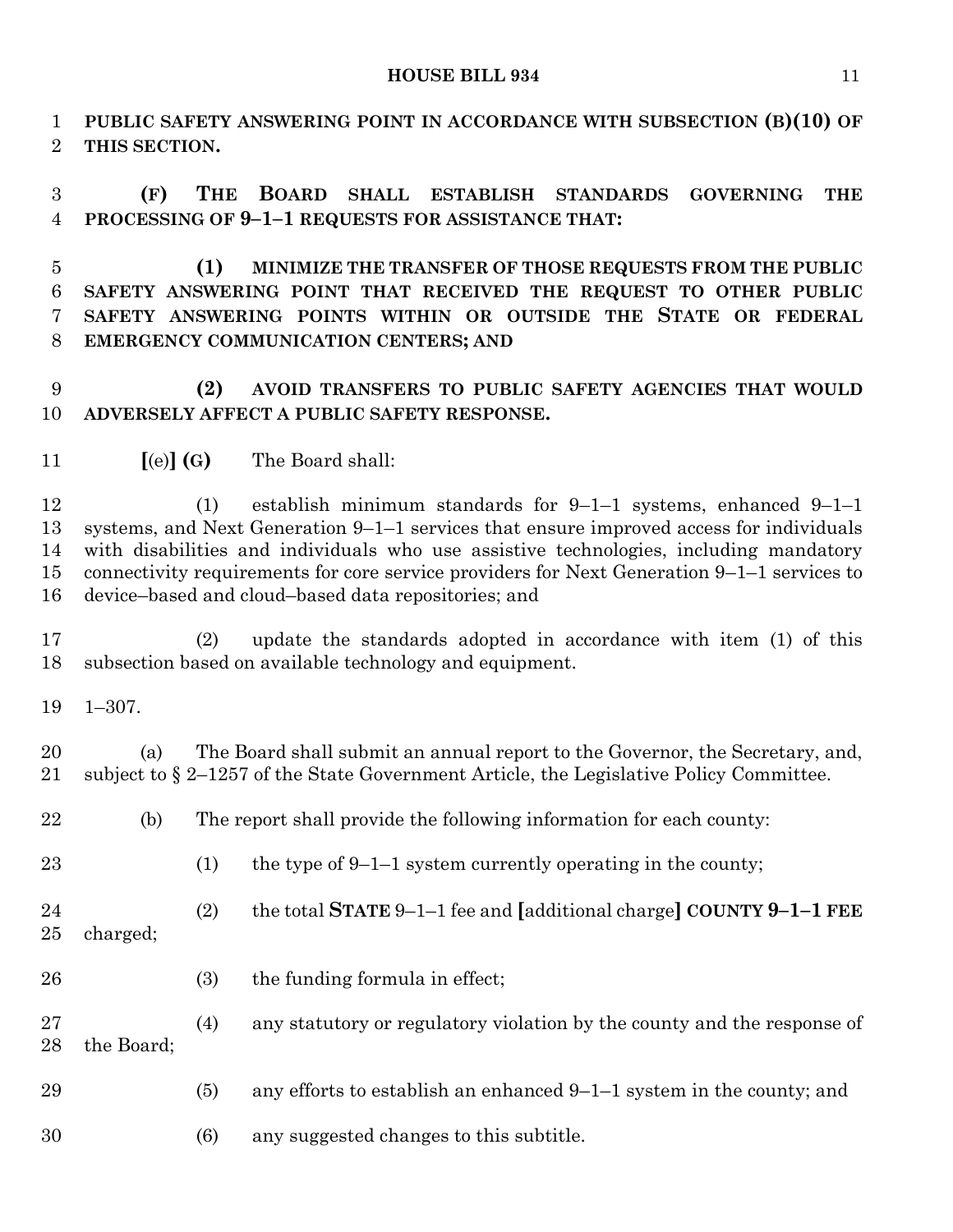| $\mathbf{1}$        | $1 - 309.$                                            |       |                                                                                                                                                                                                                  |
|---------------------|-------------------------------------------------------|-------|------------------------------------------------------------------------------------------------------------------------------------------------------------------------------------------------------------------|
| $\overline{2}$<br>3 | (a)                                                   |       | On recommendation of the Board, each year the Secretary shall request an<br>appropriation from the $9-1-1$ Trust Fund in an amount sufficient to:                                                                |
| $\overline{4}$      | (1)                                                   |       | carry out the purposes of this subtitle;                                                                                                                                                                         |
| $\overline{5}$      | (2)                                                   |       | pay the administrative costs chargeable to the 9–1–1 Trust Fund; and                                                                                                                                             |
| 6                   | (3)                                                   |       | reimburse counties for the cost of enhancing a $9-1-1$ system.                                                                                                                                                   |
| 7<br>8<br>9         | (1)<br>(b)<br>subsection.                             |       | Subject to the limitations under subsection (e) of this section, the<br>Comptroller shall disburse the money in the $9-1-1$ Trust Fund as provided in this                                                       |
| 10<br>11            | (2)                                                   |       | Each July 1, the Comptroller shall allocate sufficient money from the<br><b>STATE</b> $9-1-1$ fee to pay the costs of administering the $9-1-1$ Trust Fund.                                                      |
| 12<br>13            | (3)                                                   |       | As directed by the Secretary and in accordance with the State budget,<br>the Comptroller, from the appropriate account, shall:                                                                                   |
| 14                  |                                                       | (i)   | reimburse counties for the cost of enhancing a $9-1-1$ system;                                                                                                                                                   |
| 15<br>16            | and                                                   | (ii)  | pay contractors in accordance with $\S 1-306(b)(12)$ of this subtitle;                                                                                                                                           |
| 17<br>18            |                                                       | (iii) | pay the costs associated with maintenance, operations, and<br>programs approved by the Board in accordance with $\S 1-308(b)$ of this subtitle.                                                                  |
| 19<br>20<br>21      | (4)                                                   | (i)   | The Comptroller shall pay to each county from its account the<br>money requested by the county to pay the maintenance and operation costs of the county's<br>$9-1-1$ system in accordance with the State budget. |
| 22<br>$23\,$        |                                                       | (ii)  | The Comptroller shall pay the money for maintenance and<br>operation costs on September 30, December 31, March 31, and June 30 of each year.                                                                     |
| 24<br>25            | (1)<br>$\left( \mathrm{c}\right)$<br>this subsection. |       | Money accruing to the $9-1-1$ Trust Fund may be used as provided in                                                                                                                                              |
| 26                  | (2)                                                   |       | Money collected from the <b>STATE</b> $9-1-1$ fee may be used only to:                                                                                                                                           |
| $27\,$              |                                                       | (i)   | pay the administrative costs chargeable to the 9-1-1 Trust Fund;                                                                                                                                                 |
| 28                  |                                                       | (ii)  | reimburse counties for the cost of enhancing a $9-1-1$ system;                                                                                                                                                   |
| 29<br>30            | and                                                   | (iii) | pay contractors in accordance with $\S 1-306(b)(12)$ of this subtitle;                                                                                                                                           |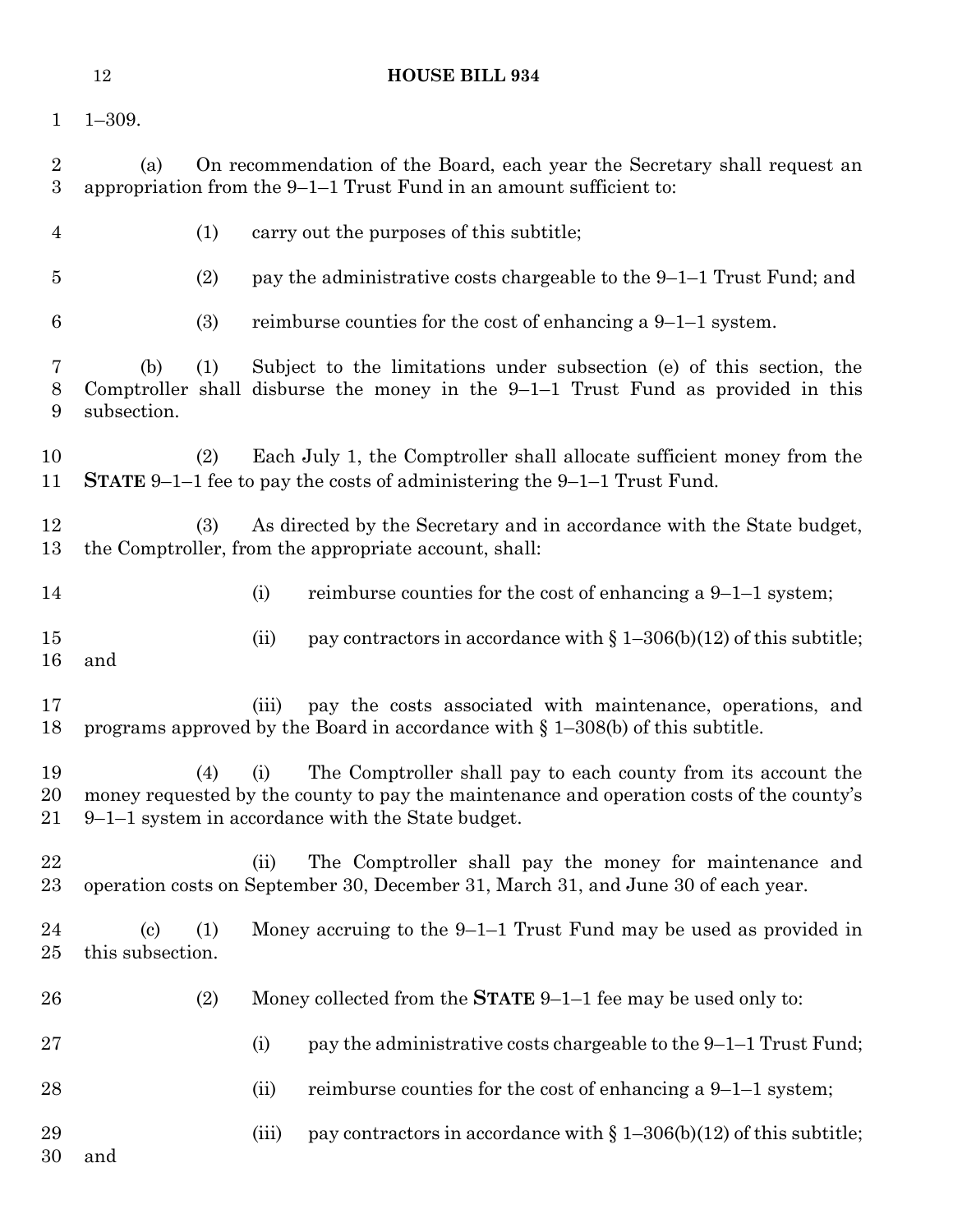(iv) pay the costs associated with maintenance, operations, and programs approved by the Board in accordance with § 1–308(b) of this subtitle. (3) Money collected from the **[**additional charge**] COUNTY 9–1–1 FEE** may be used by the counties only for the maintenance and operation costs of the 9–1–1 system. (4) Money collected from the prepaid wireless E 9–1–1 fee shall be used as follows: (i) 25% for the same purpose as the 9–1–1 fee under paragraph (2) of this subsection; and (ii) 75% for the same purpose as the **[**additional charge**] COUNTY 9–1–1 FEE** under paragraph (3) of this subsection, prorated on the basis of the total fees collected in each county. **(5) MONEY ACCRUING TO THE 9–1–1 TRUST FUND MAY NOT BE USED FOR THE MAINTENANCE OR OPERATION OF COMMUNICATIONS CENTERS OTHER THAN PUBLIC SAFETY ANSWERING POINTS.** (d) (1) Reimbursement may be made only to the extent that county money was used to enhance the 9–1–1 system. (2) Reimbursement for the enhancement of 9–1–1 systems shall include the installation of equipment for automatic number identification, automatic location identification, and other technological advancements that the Board requires. (3) Reimbursement from money collected from the **STATE** 9–1–1 fee may be used only for 9–1–1 system enhancements approved by the Board. (e) (1) The Board may direct the Comptroller to withhold from a county money for 9–1–1 system expenditures if the county violates this subtitle or a regulation of the Board. (2) (i) The Board shall state publicly in writing its reason for withholding money from a county and shall record its reason in the minutes of the Board. (ii) On reaching its decision to withhold money, the Board shall notify the county. (iii) The county has 30 days after the date of notification to respond in writing to the Board. (3) (i) On notification by the Board, the Comptroller shall hold money for the county in the county's account in the 9–1–1 Trust Fund.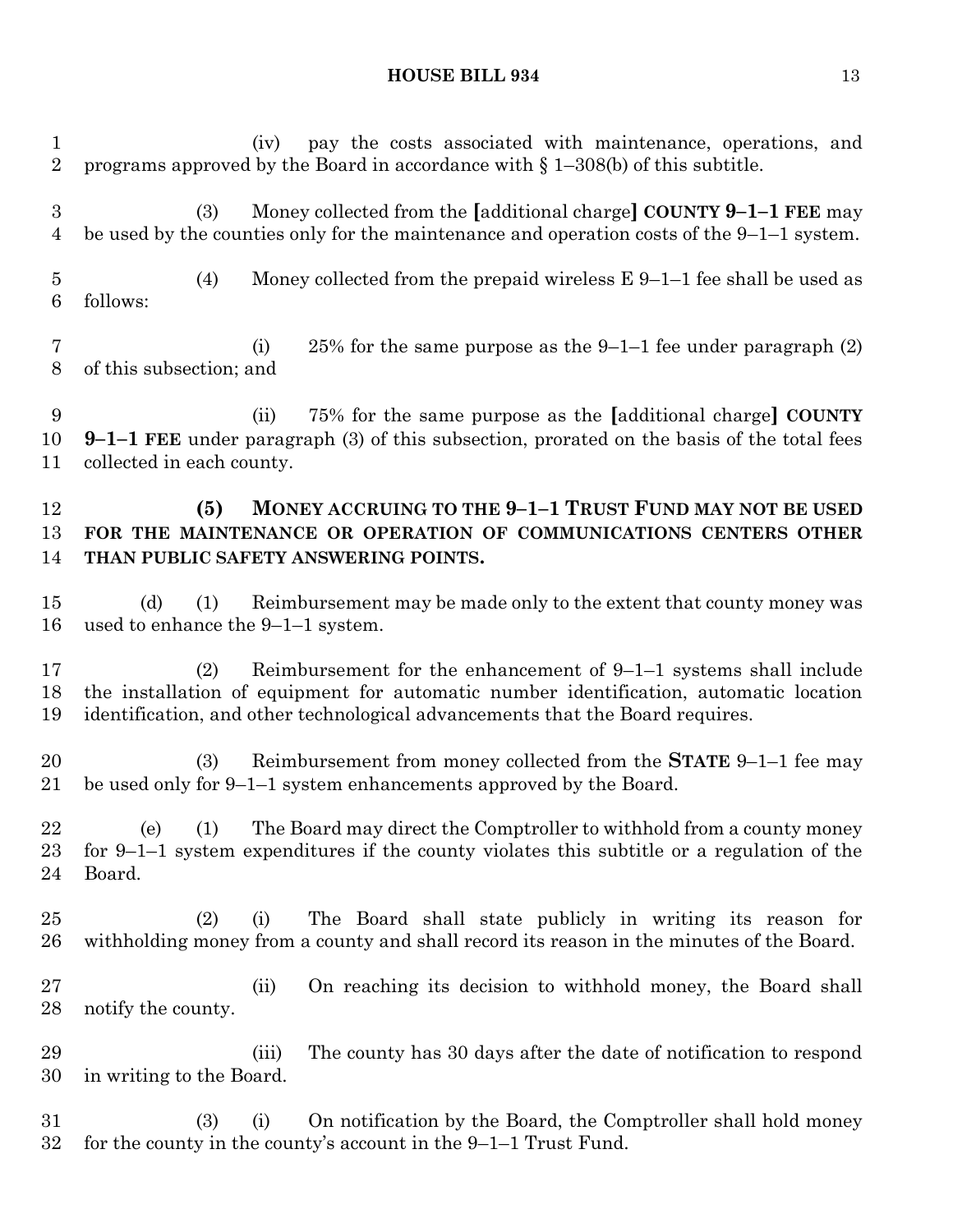(ii) Money held by the Comptroller under subparagraph (i) of this paragraph does not accrue interest for the county. (iii) Interest income earned on money held by the Comptroller under subparagraph (i) of this paragraph accrues to the 9–1–1 Trust Fund. (4) County money withheld by the Comptroller shall be withheld until the Board directs the Comptroller to release the money. (f) (1) The Legislative Auditor may conduct fiscal/compliance audits of the 9–1–1 Trust Fund and of the appropriations and disbursements made for purposes of this subtitle. (2) The cost of the fiscal portion of the audits shall be paid from the 9–1–1 Trust Fund as an administrative cost. 1–310. (a) This section does not apply to prepaid wireless telecommunications service. (b) Each subscriber to switched local exchange access service or CMRS or other 9–1–1–accessible service shall pay a **STATE** 9–1–1 fee. (c) (1) Subject to paragraphs (2) through (5) of this subsection, the **STATE**  9–1–1 fee is 50 cents per month for each switched local exchange access service, CMRS, or other 9–1–1–accessible service provided, payable when the bill for the service is due. (2) Except as provided in paragraphs (3) through (5) of this subsection, if a service provider provisions to the same individual or person the voice channel capacity to make more than one simultaneous outbound call from a 9–1–1–accessible service, each separate outbound call voice channel capacity, regardless of the technology, shall constitute a separate 9–1–1–accessible service for purposes of calculating the **STATE** 9–1–1 fee due under paragraph (1) of this subsection. (3) CMRS provided to multiple devices that share a mobile telephone number shall be treated as a single 9–1–1–accessible service for purposes of calculating the **STATE** 9–1–1 fee due under paragraph (1) of this subsection. (4) A broadband connection not used for telephone service may not constitute a separate voice channel capacity for purposes of calculating the **STATE** 9–1–1 fee due under paragraph (1) of this subsection. (5) (i) For a telephone service that provides, to multiple locations, shared simultaneous outbound voice channel capacity configured to provide local dial in different states, the voice channel capacity to which the **STATE** 9–1–1 fee due under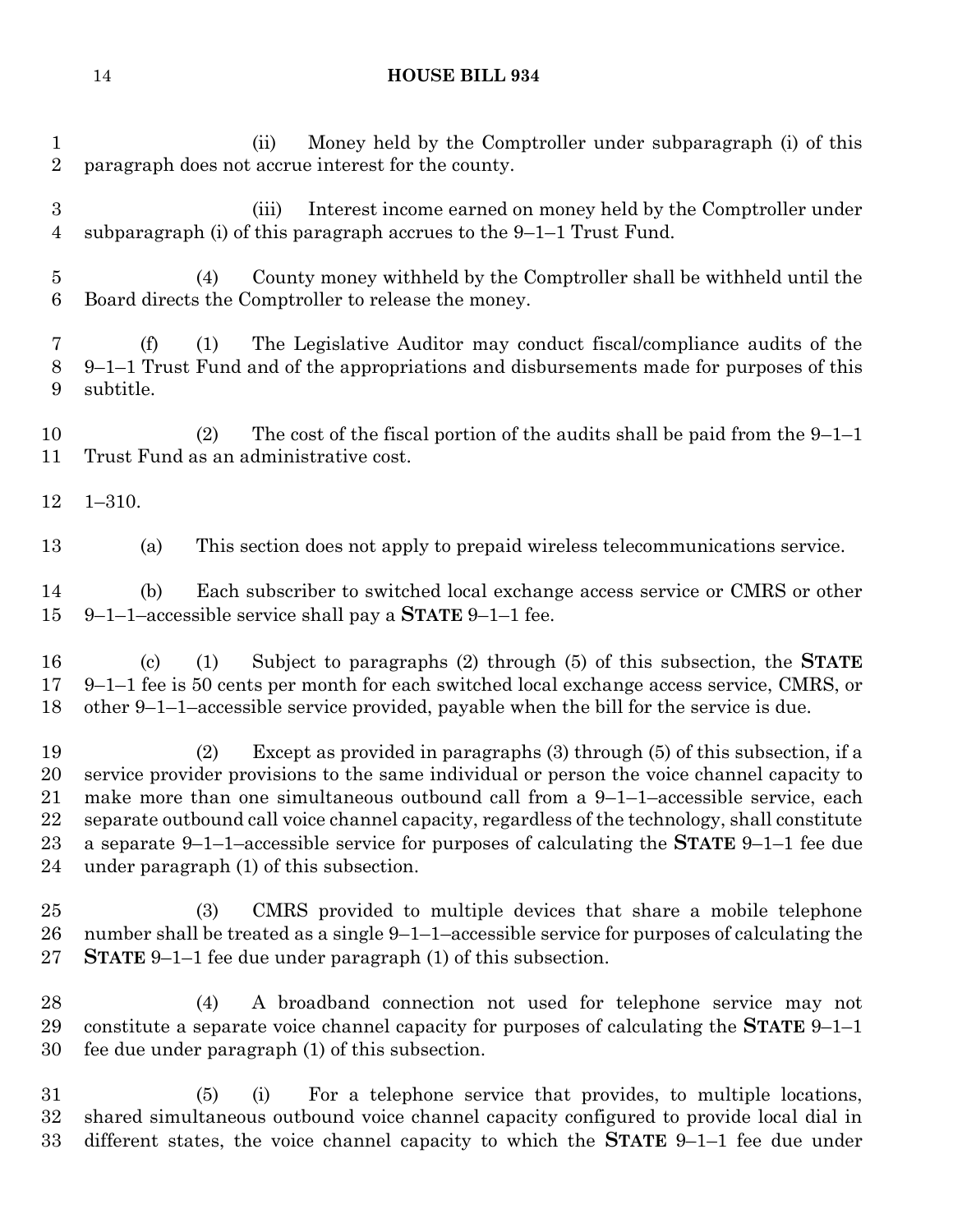paragraph (1) of this subsection applies is only the portion of the shared voice channel capacity in the State identified by the service supplier's books and records. (ii) In determining the portion of shared capacity in the State, a service supplier may rely on, among other factors, a customer's certification of the customer's allocation of capacity in the State, which may be based on: 1. each end user location; 2. the total number of end users; and 3. the number of end users at each end user location. (d) (1) The Public Service Commission shall direct each telephone company to add the **STATE** 9–1–1 fee to all current bills rendered for switched local exchange access service in the State. (2) Each telephone company: (i) shall act as a collection agent for the 9–1–1 Trust Fund with respect to the 9–1–1 fees; (ii) shall remit all money collected to the Comptroller on a monthly basis; and (iii) is entitled to credit, against the money from the **STATE** 9–1–1 fees to be remitted to the Comptroller, an amount equal to **[**0.75%**] 0.50%** of the **STATE** 9–1–1 fees to cover the expenses of billing, collecting, and remitting the **STATE** 9–1–1 fees and **[**any additional charges**] COUNTY 9–1–1 FEES**. (3) The Comptroller shall deposit the money remitted in the 9–1–1 Trust Fund. (e) (1) Each 9–1–1 service carrier shall add the **STATE** 9–1–1 fee to all current bills rendered for CMRS or other 9–1–1–accessible service in the State. (2) Each 9–1–1 service carrier: (i) shall act as a collection agent for the 9–1–1 Trust Fund with respect to the 9–1–1 fees; (ii) shall remit all money collected to the Comptroller on a monthly basis; and (iii) is entitled to credit, against the money from the **STATE** 9–1–1 fees to be remitted to the Comptroller, an amount equal to **[**0.75%**] 0.50%** of the **STATE**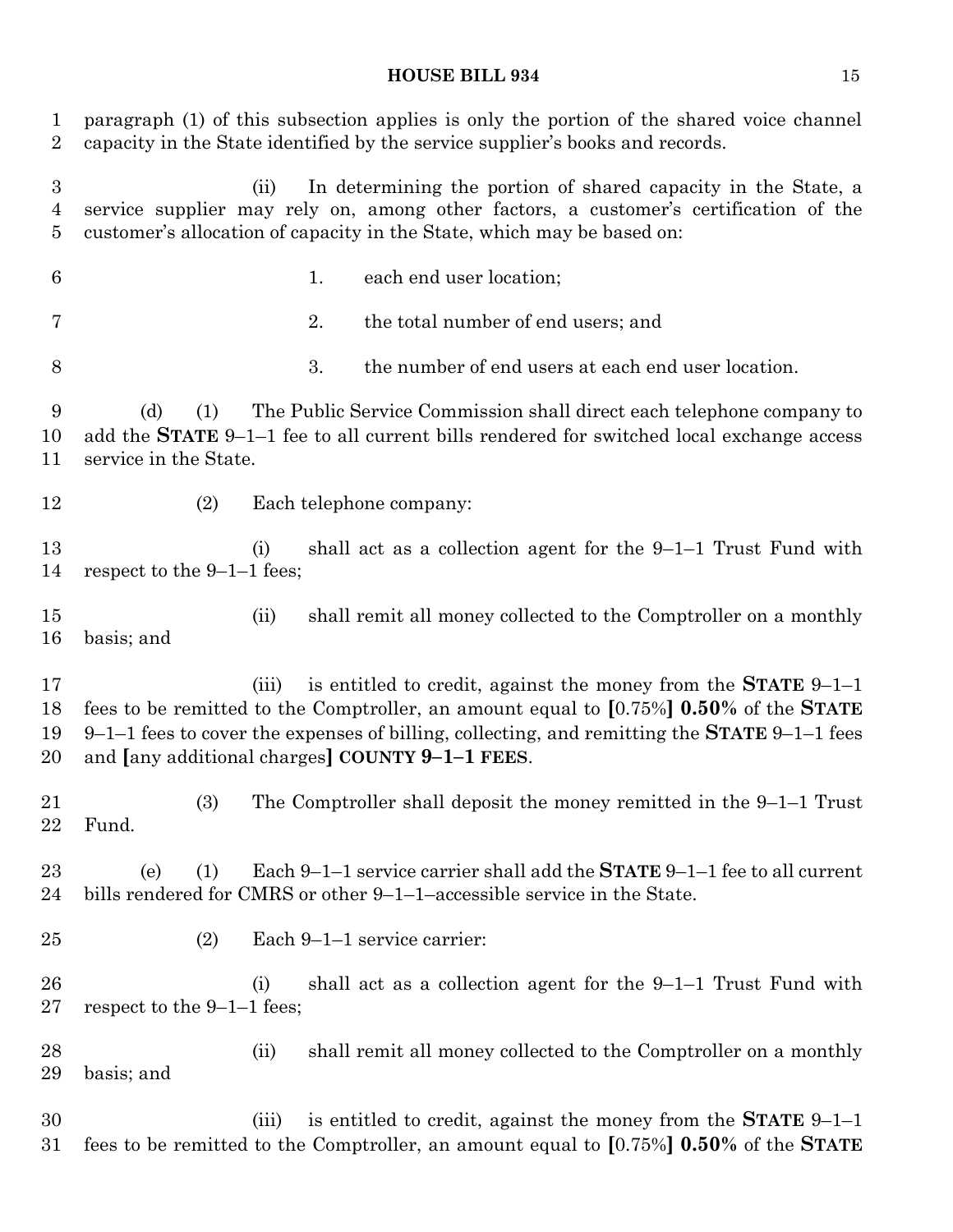9–1–1 fees to cover the expenses of billing, collecting, and remitting the **STATE** 9–1–1 fees and **[**any additional charges**] COUNTY 9–1–1 FEES**.

 (3) The Comptroller shall deposit the money remitted in the 9–1–1 Trust Fund.

 (4) The Board shall adopt procedures for auditing surcharge collection and remittance by CMRS providers.

 (5) On request of a CMRS provider, and except as otherwise required by law, the information that the CMRS provider reports to the Board shall be confidential, privileged, and proprietary and may not be disclosed to any person other than the CMRS provider.

 (f) Notwithstanding any other provision of this subtitle, the **STATE** 9–1–1 fee does not apply to an intermediate service line used exclusively to connect a CMRS or other 9–1–1–accessible service, other than a switched local access service, to another telephone system or switching device.

 (g) A CMRS provider that pays or collects **STATE** 9–1–1 fees under this section has the same immunity from liability for transmission failures as that approved by the Public Service Commission for local exchange telephone companies that are subject to regulation by the Commission under the Public Utilities Article.

1–311.

(a) This section does not apply to prepaid wireless telecommunications service.

 (b) In addition to the **STATE** 9–1–1 fee, the governing body of each county, by ordinance or resolution enacted or adopted after a public hearing, may impose **[**an additional charge**] A COUNTY 9–1–1 FEE** to be added to all current bills rendered for switched local exchange access service or CMRS or other 9–1–1–accessible service in the county.

 (c) (1) Except as provided in paragraph (2) of this subsection and subject to paragraphs (3) through (6) of this subsection, the **[**additional charge**] COUNTY 9–1–1 FEE** imposed by a county may not exceed 75 cents per month for each switched local exchange access service, CMRS, or other 9–1–1–accessible service provided.

 (2) If revenues attributable to the **[**additional charge**] COUNTY 9–1–1 FEE** for a fiscal year do not provide the revenues necessary to cover a county's operational costs for the 9–1–1 system for that fiscal year, the county may, for the following fiscal year, impose **[**an additional charge**] A COUNTY 9–1–1 FEE** not exceeding \$1.50 per month for each switched local exchange access service, CMRS, or other 9–1–1–accessible service provided.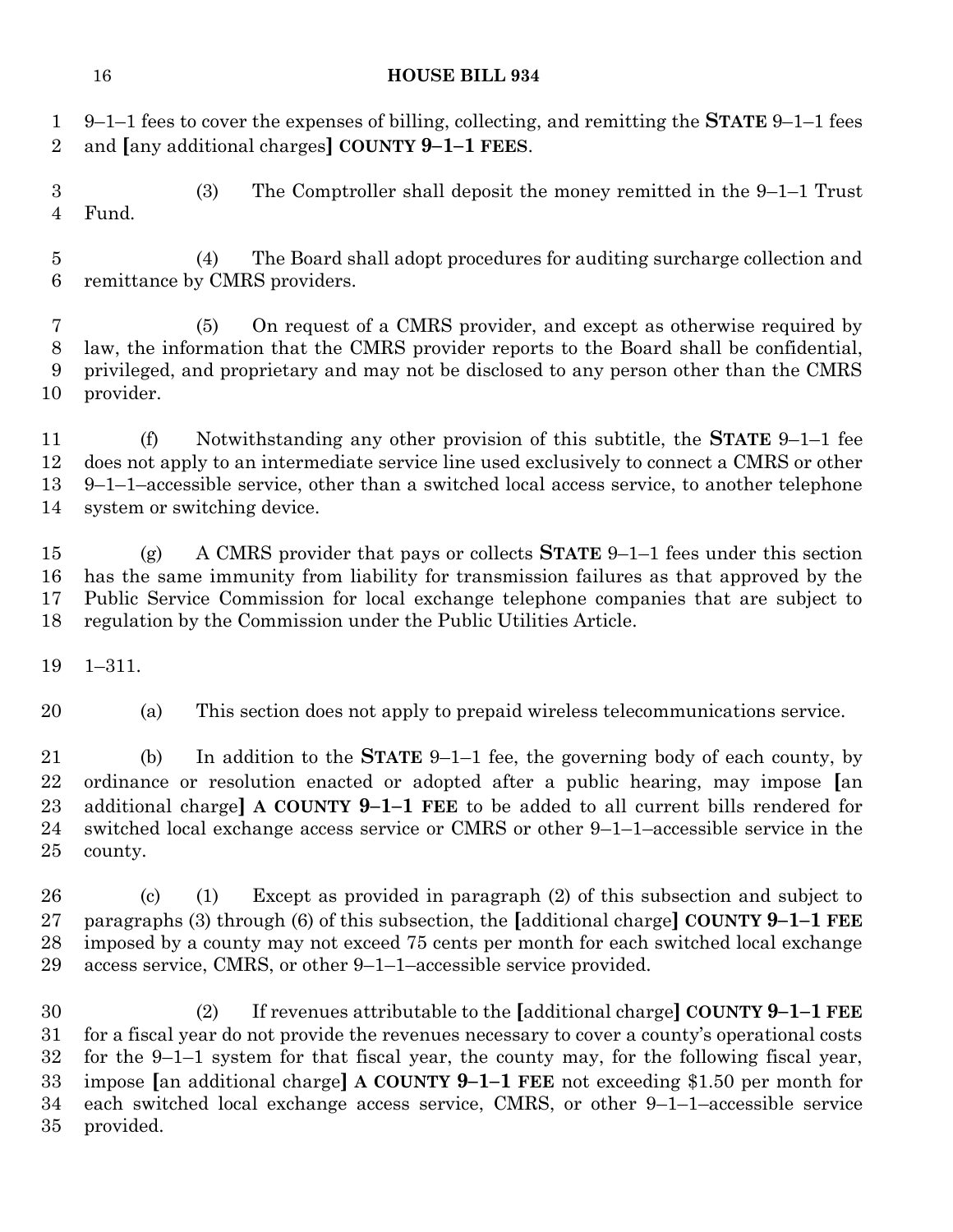(3) Except as provided in paragraphs (4) through (6) of this subsection, if a service provider provisions to the same individual or person the voice channel capacity to make more than one simultaneous outbound call from a 9–1–1–accessible service, each separate outbound call voice channel capacity, regardless of the technology, shall constitute a separate 9–1–1–accessible service for purposes of calculating the **[**additional charges**] COUNTY 9–1–1 FEES** due under paragraphs (1) and (2) of this subsection.

 (4) CMRS provided to multiple devices that share a mobile telephone number shall be treated as a single 9–1–1–accessible service for purposes of calculating the **[**additional charges**] COUNTY 9–1–1 FEES** due under paragraphs (1) and (2) of this subsection.

 (5) A broadband connection not used for telephone service may not constitute a separate voice channel capacity for purposes of calculating the **[**additional charges**] COUNTY 9–1–1 FEES** due under paragraphs (1) and (2) of this subsection.

 (6) (i) For a telephone service that provides, to multiple locations, shared simultaneous outbound voice channel capacity configured to provide local dial in different states or counties, the voice channel capacity to which the 9–1–1 fee due under paragraphs (1) and (2) of this subsection applies is only the portion of the shared voice channel capacity in the county identified by the service supplier's books and records.

 (ii) In determining the portion of shared capacity in the county, a service supplier may rely on, among other factors, a customer's certification of the customer's allocation of capacity in the county, which may be based on:

- 
- 22 1. each end user location;
- 23 23 2. the total number of end users; and
- 

24 3. the number of end users at each end user location.

 (7) The amount of the **[**additional charges**] COUNTY 9–1–1 FEES** may not exceed a level necessary to cover the total eligible maintenance and operation costs of the county.

 (d) The **[**additional charge**] COUNTY 9–1–1 FEE** continues in effect until repealed or modified by a subsequent county ordinance or resolution.

 (e) After imposing, repealing, or modifying **[**an additional charge**] A COUNTY 9–1–1 FEE**, the county shall certify the amount of the **[**additional charge**] COUNTY 9–1–1 FEE** to the Public Service Commission.

 (f) The Public Service Commission shall direct each telephone company that provides service in a county that imposed **[**an additional charge**] A COUNTY 9–1–1 FEE** to add, within 60 days, the full amount of the **[**additional charge**] COUNTY 9–1–1 FEE** to all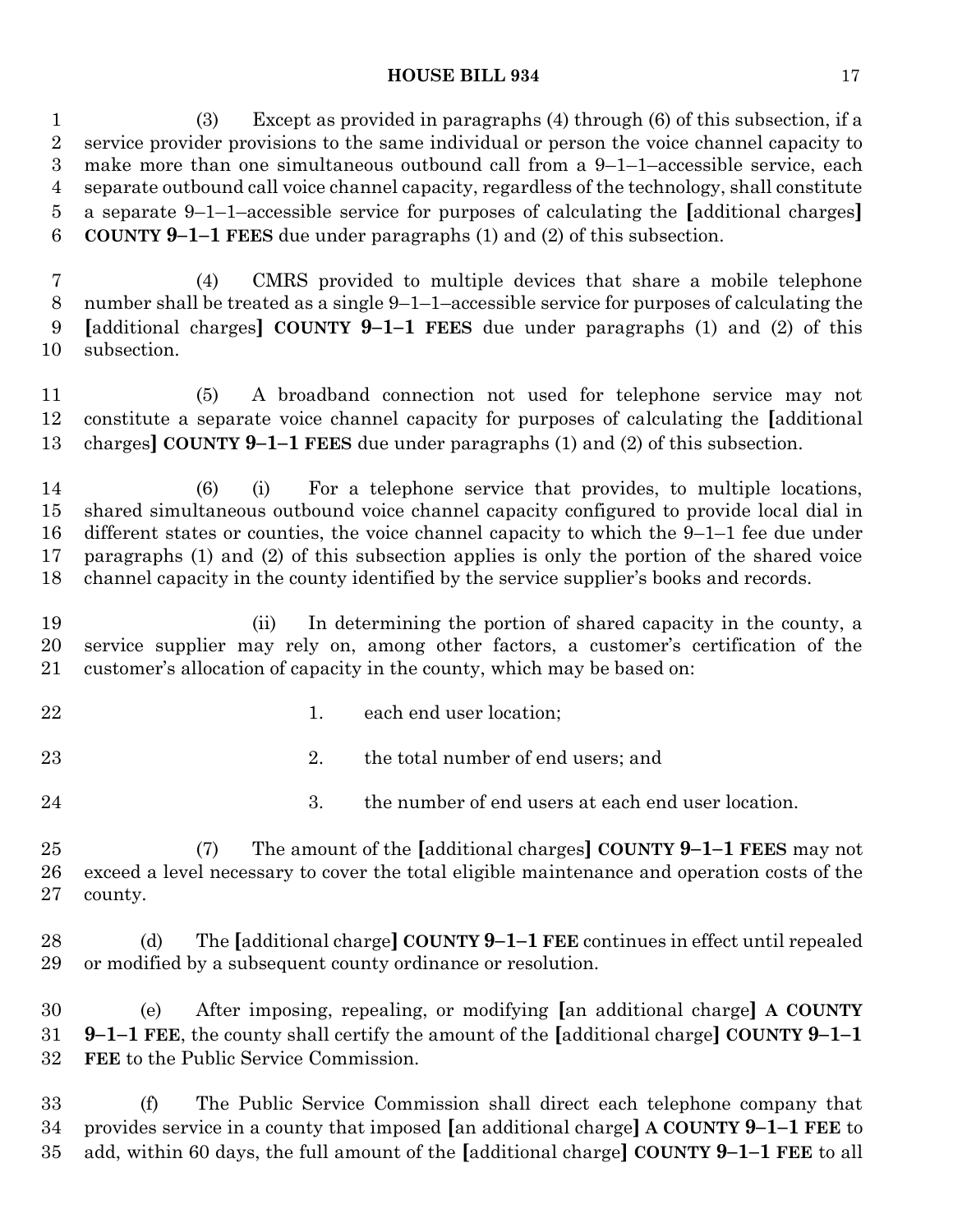| $\mathbf 1$                                       | current bills rendered for switched local exchange access service in the county.                                                                                                                                                                                                                                                                                                                           |
|---------------------------------------------------|------------------------------------------------------------------------------------------------------------------------------------------------------------------------------------------------------------------------------------------------------------------------------------------------------------------------------------------------------------------------------------------------------------|
| $\overline{2}$<br>$\boldsymbol{3}$<br>4<br>5<br>6 | Within 60 days after a county enacts or adopts an ordinance or resolution that<br>(g)<br>imposes, repeals, or modifies [an additional charge] A COUNTY 9-1-1 FEE, each 9-1-1<br>service carrier that provides service in the county shall add the full amount of the<br>[additional charge] COUNTY 9-1-1 FEE to all current bills rendered for CMRS or other<br>$9-1-1$ –accessible service in the county. |
| 7                                                 | Each telephone company and each 9–1–1 service carrier shall:<br>(h)<br>(1)                                                                                                                                                                                                                                                                                                                                 |
| 8<br>9                                            | act as a collection agent for the 9-1-1 Trust Fund with respect<br>(i)<br>to the [additional charge] COUNTY $9-1-1$ FEE imposed by each county;                                                                                                                                                                                                                                                            |
| 10<br>11                                          | collect the money from the [additional charge] COUNTY $9-1-1$<br>(ii)<br><b>FEE</b> on a county basis; and                                                                                                                                                                                                                                                                                                 |
| 12                                                | remit all money collected to the Comptroller on a monthly basis.<br>(iii)                                                                                                                                                                                                                                                                                                                                  |
| 13<br>14<br>$15\,$                                | The Comptroller shall deposit the money remitted in the $9-1-1$ Trust<br>(2)<br>Fund account maintained for the county that imposed the [additional charge] COUNTY<br>$9 - 1 - 1$ FEE.                                                                                                                                                                                                                     |
| 16                                                | $1 - 312.$                                                                                                                                                                                                                                                                                                                                                                                                 |
| 17<br>18<br>19                                    | During each county's fiscal year, the county may spend the amounts<br>(a)<br>distributed to it from <b>STATE</b> $9-1-1$ fee collections for the installation, enhancement,<br>maintenance, and operation of a county or multicounty $9-1-1$ system.                                                                                                                                                       |
| 20<br>21<br>22<br>23                              | Subject to the provisions of subsection (c) of this section, maintenance and<br>(b)<br>operation costs may include telephone company charges, equipment costs, equipment lease<br>charges, repairs, utilities, personnel costs, and appropriate carryover costs from previous<br>years.                                                                                                                    |
| 24<br>$25\,$                                      | During a year in which a county raises its [local additional charge] COUNTY<br>$\left( \mathrm{c}\right)$<br>9-1-1 FEE under $\S 1-311$ of this subtitle, the county:                                                                                                                                                                                                                                      |
| $26\,$<br>$27\,$                                  | may use $9-1-1$ trust funds only to supplement levels of spending by the<br>(1)<br>county for 9–1–1 maintenance or operations; and                                                                                                                                                                                                                                                                         |
| 28<br>29                                          | may not use $9-1-1$ trust funds to supplant spending by the county for<br>(2)<br>9–1–1 maintenance or operations.                                                                                                                                                                                                                                                                                          |
| 30<br>$31\,$                                      | The Board shall provide for an audit of each county's expenditures for<br>(d)<br>(1)<br>the maintenance and operation of the county's $9-1-1$ system.                                                                                                                                                                                                                                                      |
| 32                                                | (2)<br>IF AN AUDIT PERFORMED IN ACCORDANCE WITH PARAGRAPH (1)                                                                                                                                                                                                                                                                                                                                              |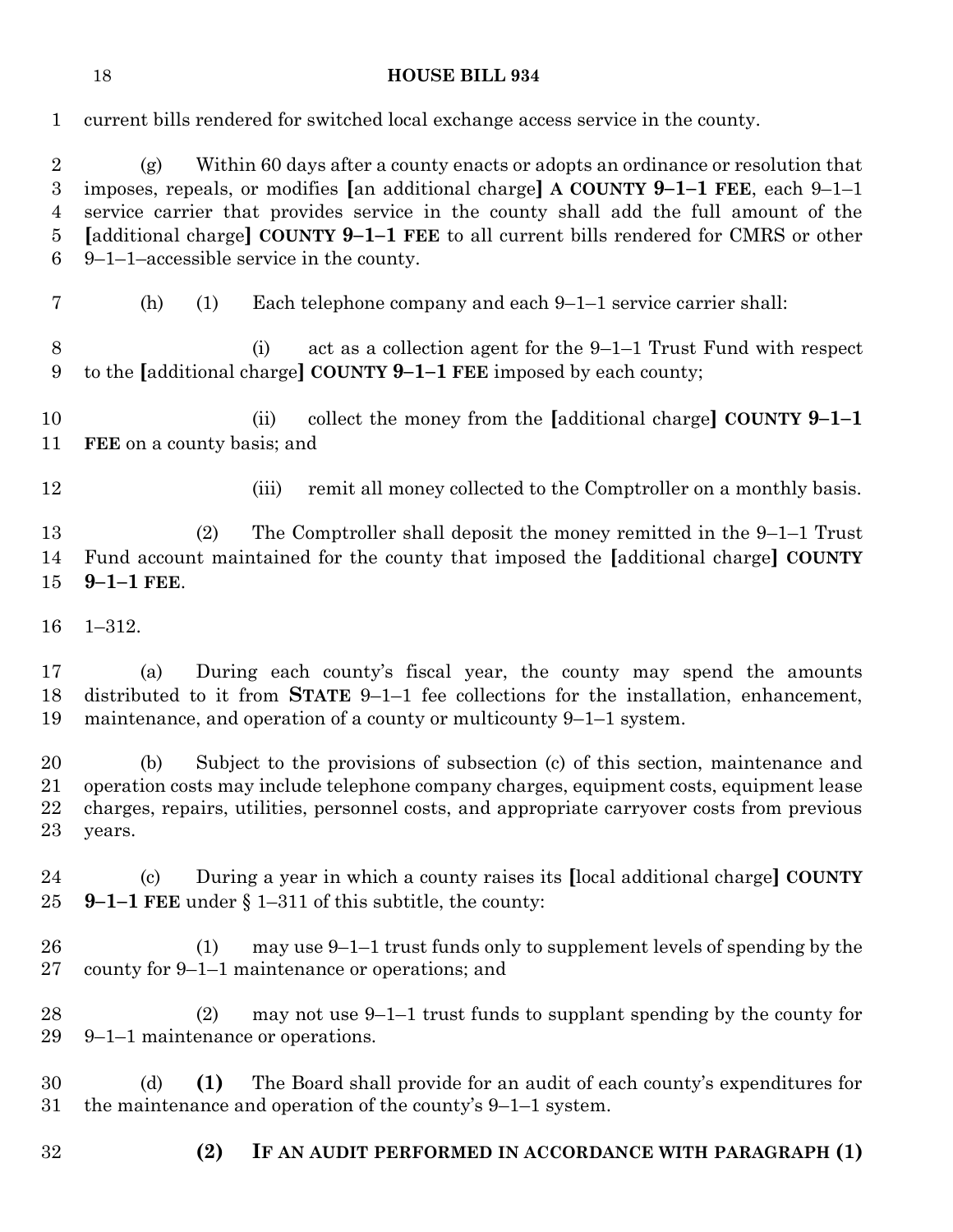**OF THIS SUBSECTION DETERMINES THAT A COUNTY HAS UTILIZED 9–1–1 TRUST FUNDS FOR PURPOSES OTHER THAN THOSE AUTHORIZED UNDER THIS SUBTITLE, THE GOVERNING BODY OF THE COUNTY SHALL:**

 **(I) SUBMIT TO THE BOARD A REPORT THAT INCLUDES AN EXPLANATION FOR THE DIVERSION OF 9–1–1 TRUST FUNDS FOR UNAUTHORIZED PURPOSES AND DETAILS THE STEPS TAKEN BY THE COUNTY TO ENSURE THAT THE DIVERSION OF 9–1–1 TRUST FUNDS DOES NOT OCCUR IN THE FUTURE; AND**

# **(II) RESTORE THE DIVERTED FUNDS TO THE COUNTY'S 9–1–1 BUDGET WITHIN THAT FISCAL YEAR.**

 (e) (1) For a county without an operational Phase II wireless enhanced 9–1–1 system within the time frames established by the Board under § 1–306(b)(6) of this subtitle, the Board shall adopt procedures, to take effect on or after January 1, 2006, to assure that:

 (i) the money collected from the **[**additional charge**] COUNTY 9–1–1 FEE** and distributed to the county is expended during the county's fiscal year as follows:

16 16 1. for a 9-1-1 system in a county or a multicounty area with a population of 100,000 individuals or **[**less**] FEWER**, a maximum of 85% may be spent for personnel costs; and

 2. for a 9–1–1 system in a county or multicounty area with a 20 population of over 100,000 individuals, a maximum of 70% may be spent for personnel costs; and

 (ii) the total amount collected from the **STATE** 9–1–1 fee and the **[**additional charge**] COUNTY 9–1–1 FEE** shall be expended only for the installation, enhancement, maintenance, and operation of a county or multicounty system.

 (2) The Board may grant an exception to the provisions of paragraph (1) of this subsection in extenuating circumstances.

 (3) A county with an operational Phase II wireless enhanced 9–1–1 system is exempt from the provisions of paragraph (1) of this subsection.

1–314.

(a) In this section, "multiple–line telephone system" means a system that:

 (1) consists of common control units, telephone sets, control hardware and software, and adjunct systems, including network and premises–based systems; and

(2) is designed to aggregate more than one incoming voice communication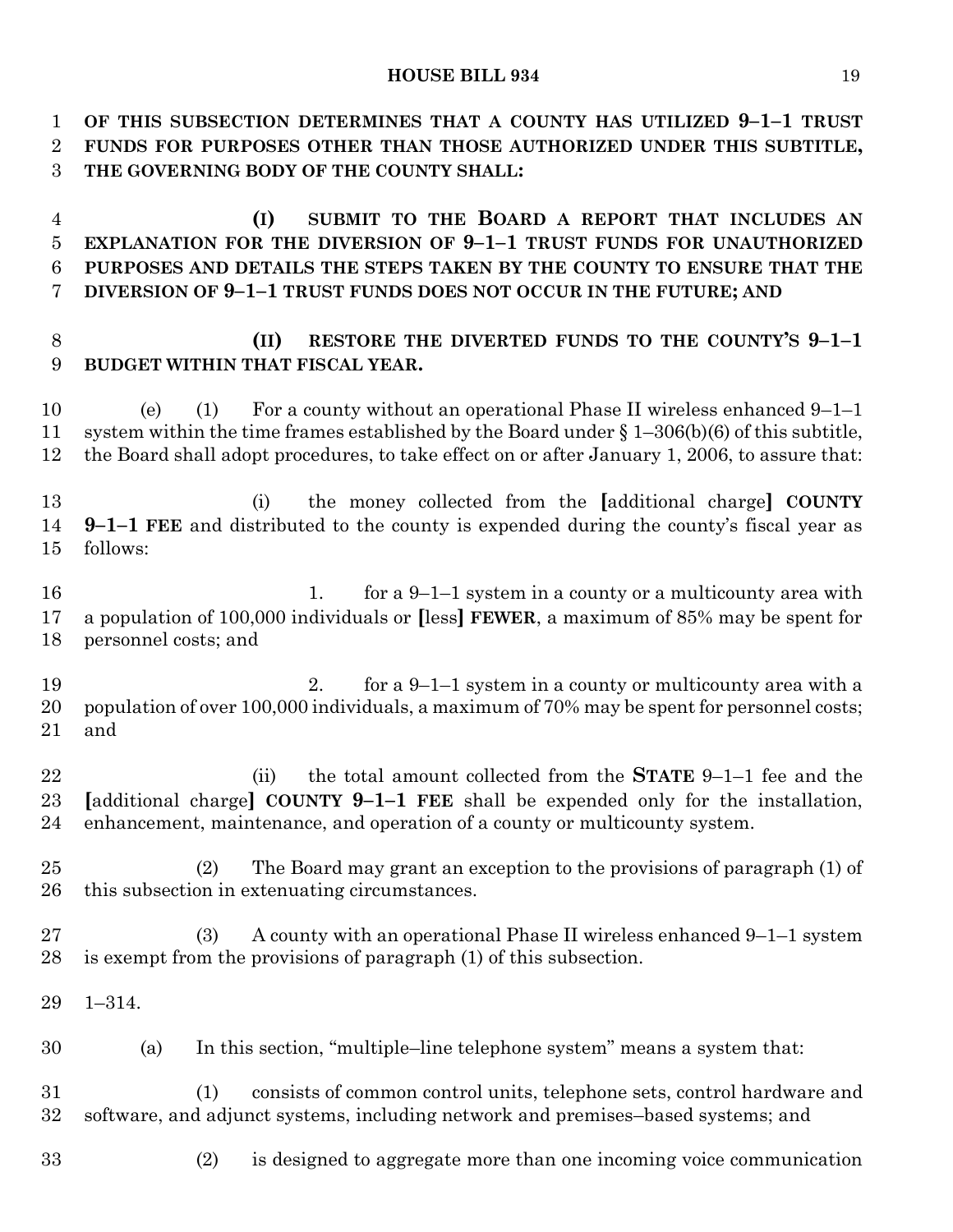channel for use by more than one telephone.

 (b) (1) Except as provided in paragraph (2) of this subsection, **[**on or before December 31, 2017,**]** a person that installs or operates a multiple–line telephone system shall ensure that the system is connected to the public switched telephone network in such a way that when an individual using the system dials 9–1–1, the call connects to the public safety answering point without requiring the user to dial any other number or set of numbers.

 (2) A unit of the Executive Branch of State government shall comply with paragraph (1) of this subsection on the date that the multiple–line telephone system of the unit is next upgraded.

 **(C) NOTWITHSTANDING ANY OTHER PROVISION OF THIS SUBTITLE, A COUNTY OR MUNICIPALITY SHALL BE RESPONSIBLE FOR ENFORCING SUBSECTION (B) OF THIS SECTION.**

 **(D) (1) EACH COUNTY OR MUNICIPALITY MAY SET A FINE OR SERIES OF FINES TO BE ISSUED TO A PERSON THAT VIOLATES SUBSECTION (B) OF THIS SECTION.**

 **(2) REVENUE COLLECTED UNDER PARAGRAPH (1) OF THIS SUBSECTION SHALL BE RETURNED TO THE COUNTY OR MUNICIPALITY TAKING THE ENFORCEMENT ACTION.**

 **(E) WHEN A COUNTY SUBMITS A REQUEST FOR DISBURSEMENTS FROM THE 9–1–1 TRUST FUND IN ACCORDANCE WITH § 1–309 OF THIS SUBTITLE, THE COUNTY SHALL SUBMIT TO THE BOARD A CERTIFICATION OF THE ENFORCEMENT ACTIONS TAKEN BY THE COUNTY UNDER THIS SECTION.**

 SECTION 2. AND BE IT FURTHER ENACTED, That, to implement the change in 25 the composition of the Maryland 9–1–1 Board under  $\S$  1–305(b)(2) of the Public Safety Article, as enacted by Section 1 of this Act, the terms of the following members serving on the Emergency Number Systems Board before the effective date of this Act shall terminate October 1, 2020:

(1) the member representing a telephone company operating in the State;

(2) the member representing the wireless telephone industry in the State;

 (3) the member representing the Maryland Institute for Emergency Medical Services Systems;

- 
- (4) the member representing the Department of State Police;